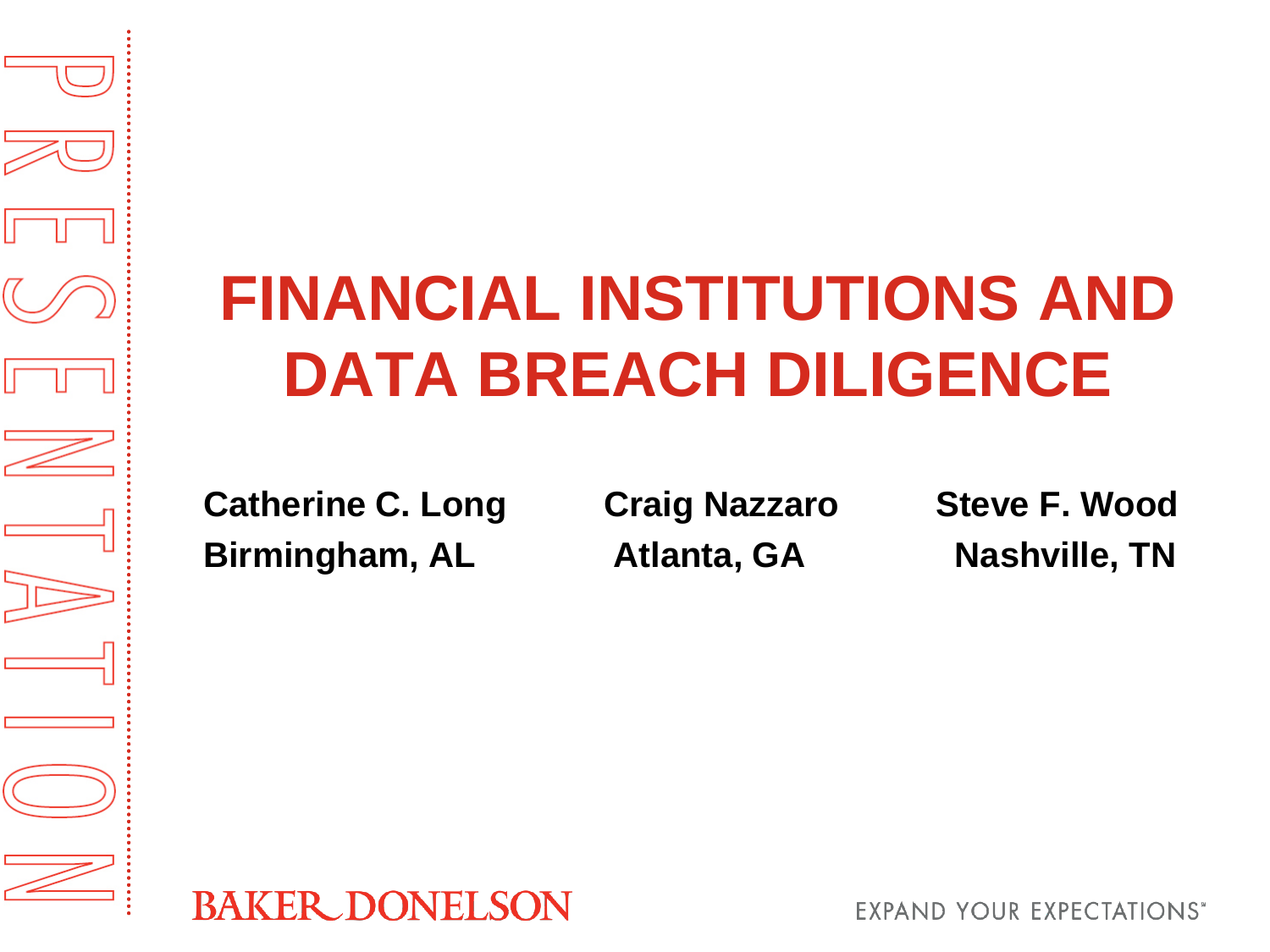## **INTRODUCTIONS**

• Speaker Introductions • Panel Topics • Questions or Comments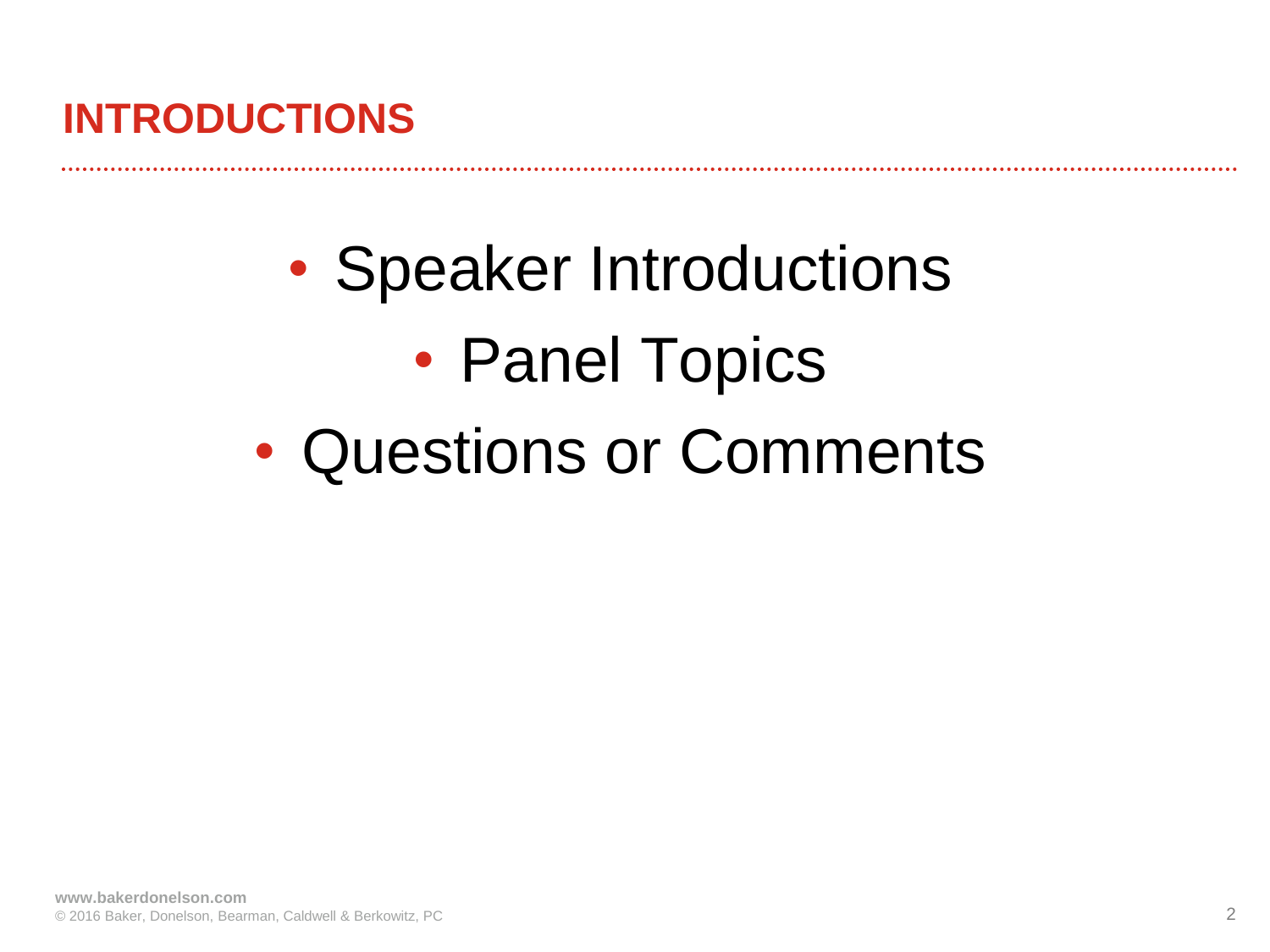

# **Hot Topics: Data Breach and Cybersecurity Litigation**

**Catherine Crosby Long** Shareholder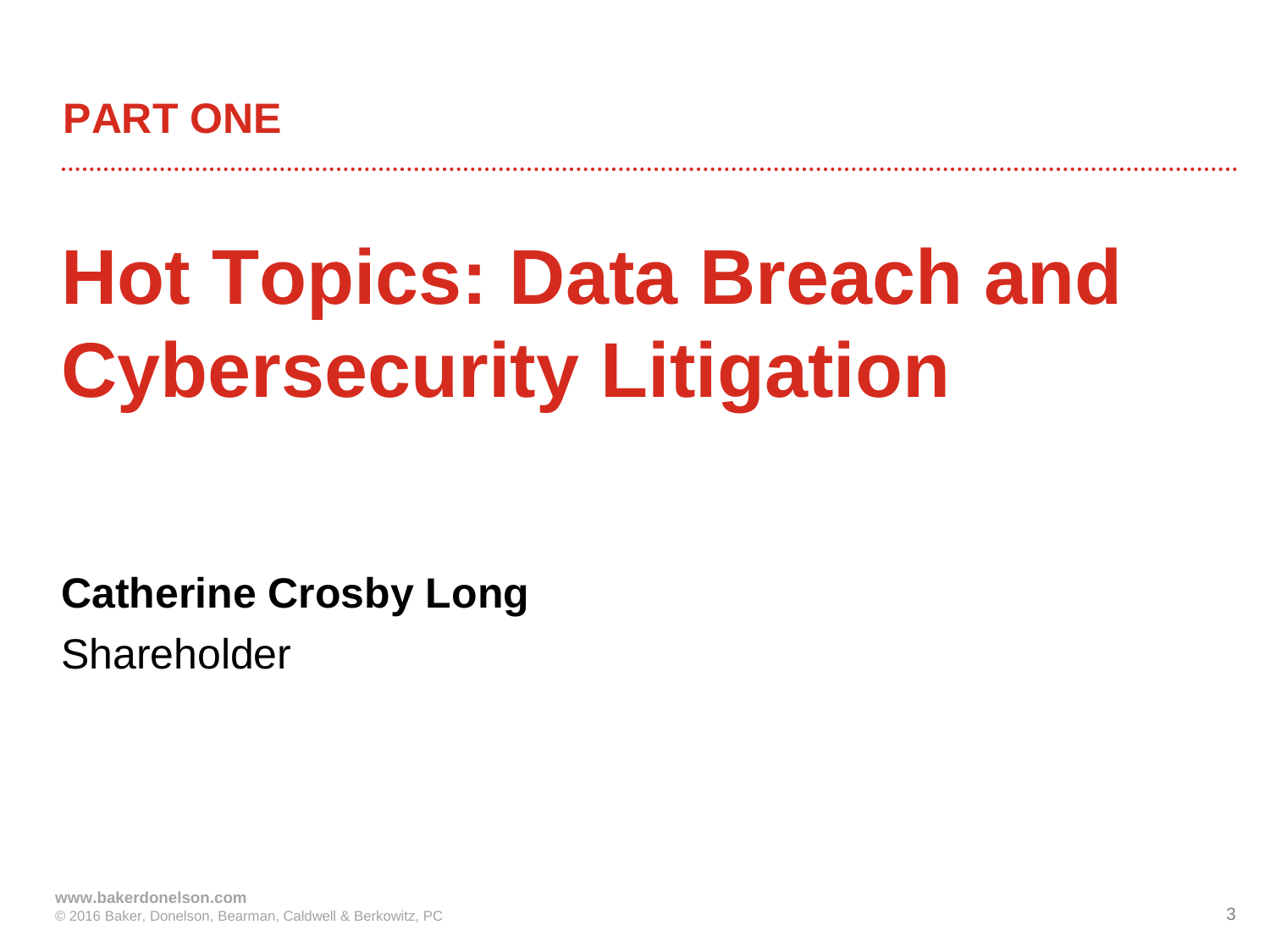#### **Data Breach Litigation by the Numbers**

- Case filings were down 25 percent from the preceding year
- Only five percent of publicly reported data breaches lead to litigation
- Cases filed in 2015-16 focused on the medical industry
- Approximately 20 different legal theories were advanced in the past year
- 75 percent of new cases filed include a claim for negligence
- Litigation against financial institutions compromised only three percent of cases filed in the last year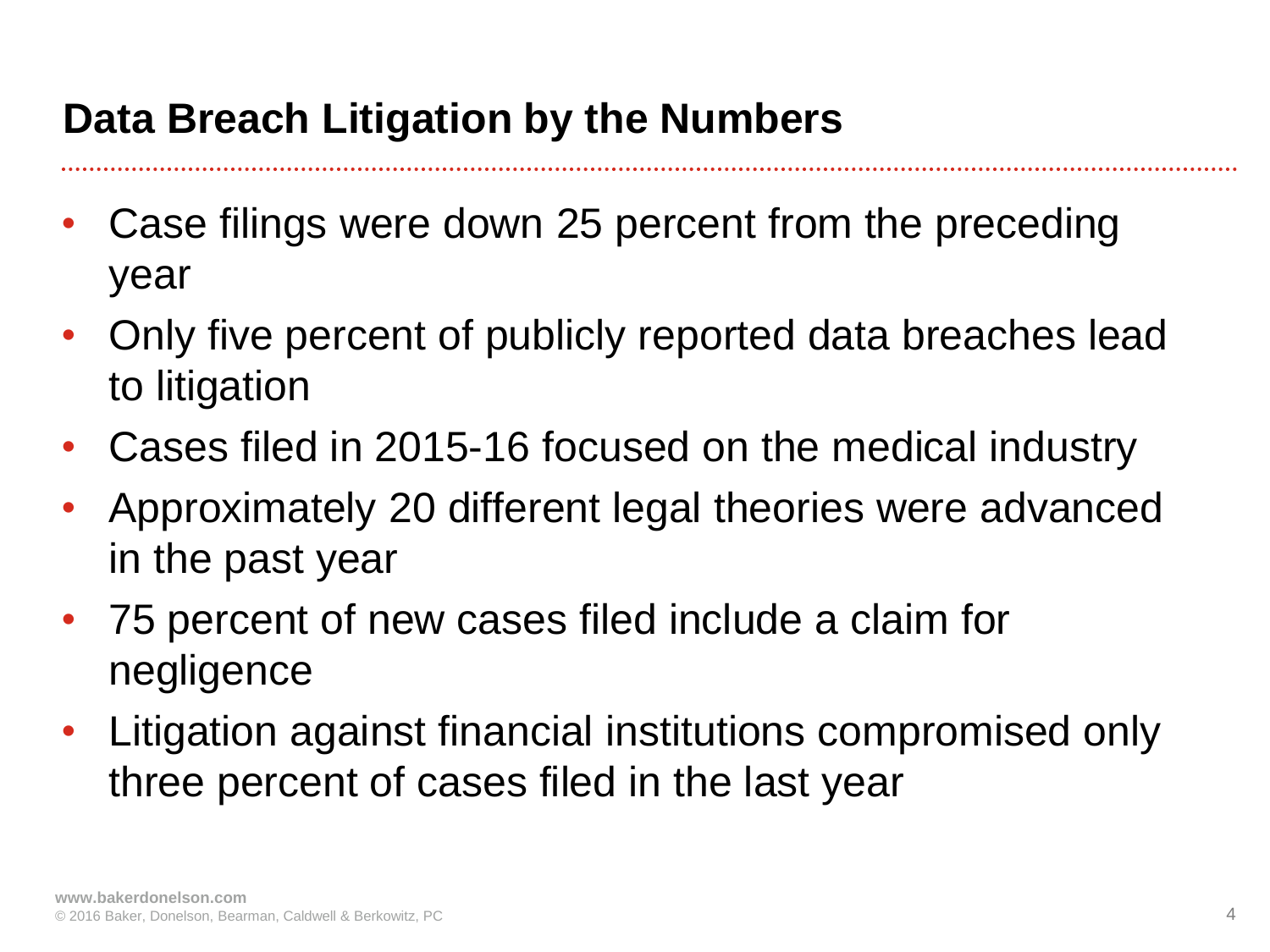#### **Why are Cases Filed?**

- Data breaches are well-publicized
- Companies have no excuse for not taking reasonable measures to protect data they collect
- When a breach occurs, an assessment is immediately performed to determine why it occurred, how quickly it was remedied and what damages were suffered
- A new focus: attack faulty security protocols PLUS a failure to take immediate action to remedy the breach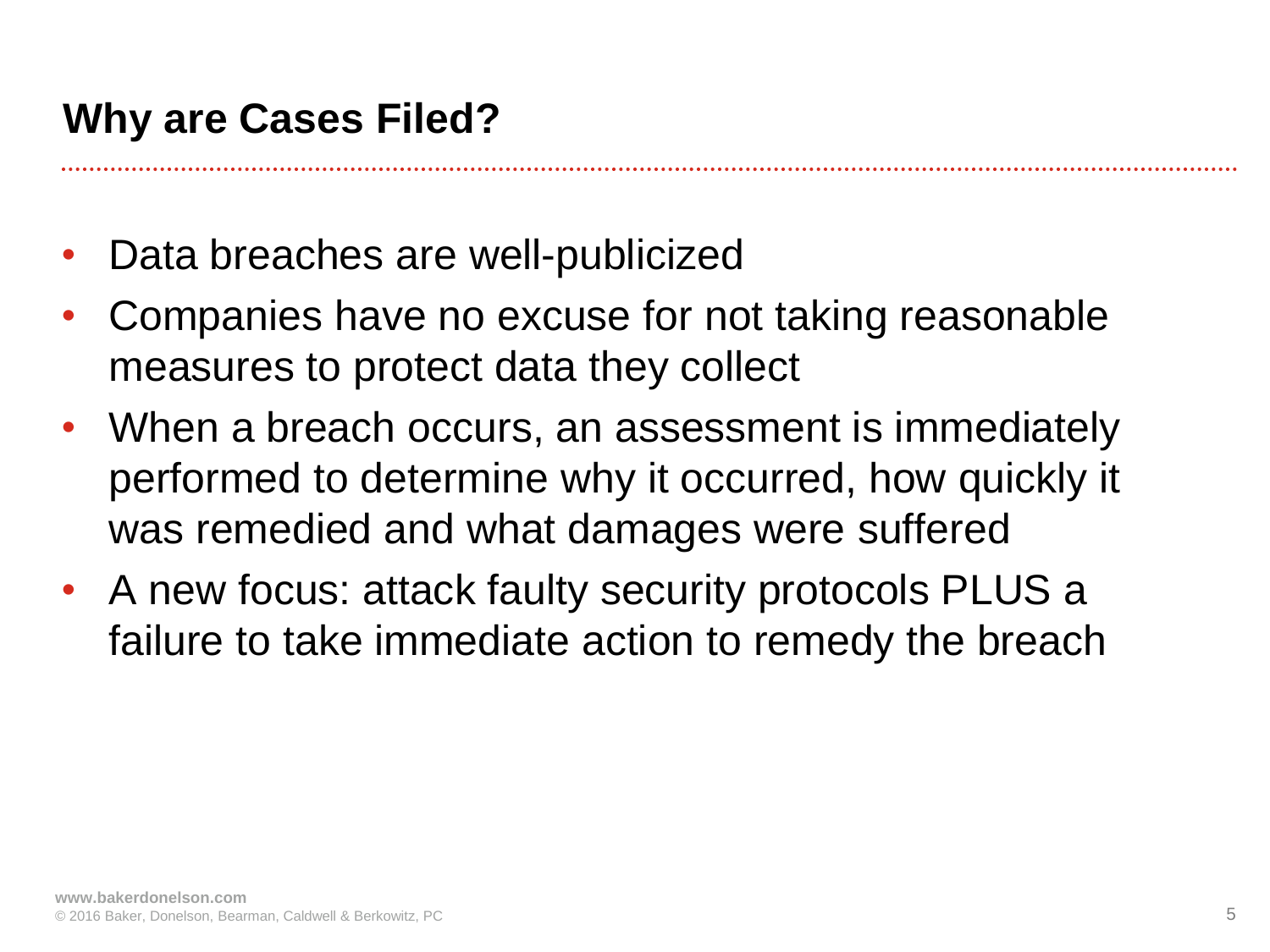- *Affinity Gaming v. Trustwave Holdings, Inc*., 2:15-CV-02464, D.C. District of Nevada: Following 2013 malicious hacking of payment card systems, Trustwave employees analyzed the casino operator's systems for more than two months in an effort to determine the extent of the breach, find its source and contain it. At the end of the investigation, Trustwave reported malware had been removed. Subsequent penetration testing conducted by Ernst & Young revealed malware was still present, and subsequent investigation revealed hackers continued to infiltrate system while Trustwave's investigation was ongoing.
- **Claims**: Fraudulent inducement, Fraud, Constructive Fraud, Deceptive Trade Practices, Negligence, Negligent Misrepresentation, Breach of Contract, Declaratory Judgment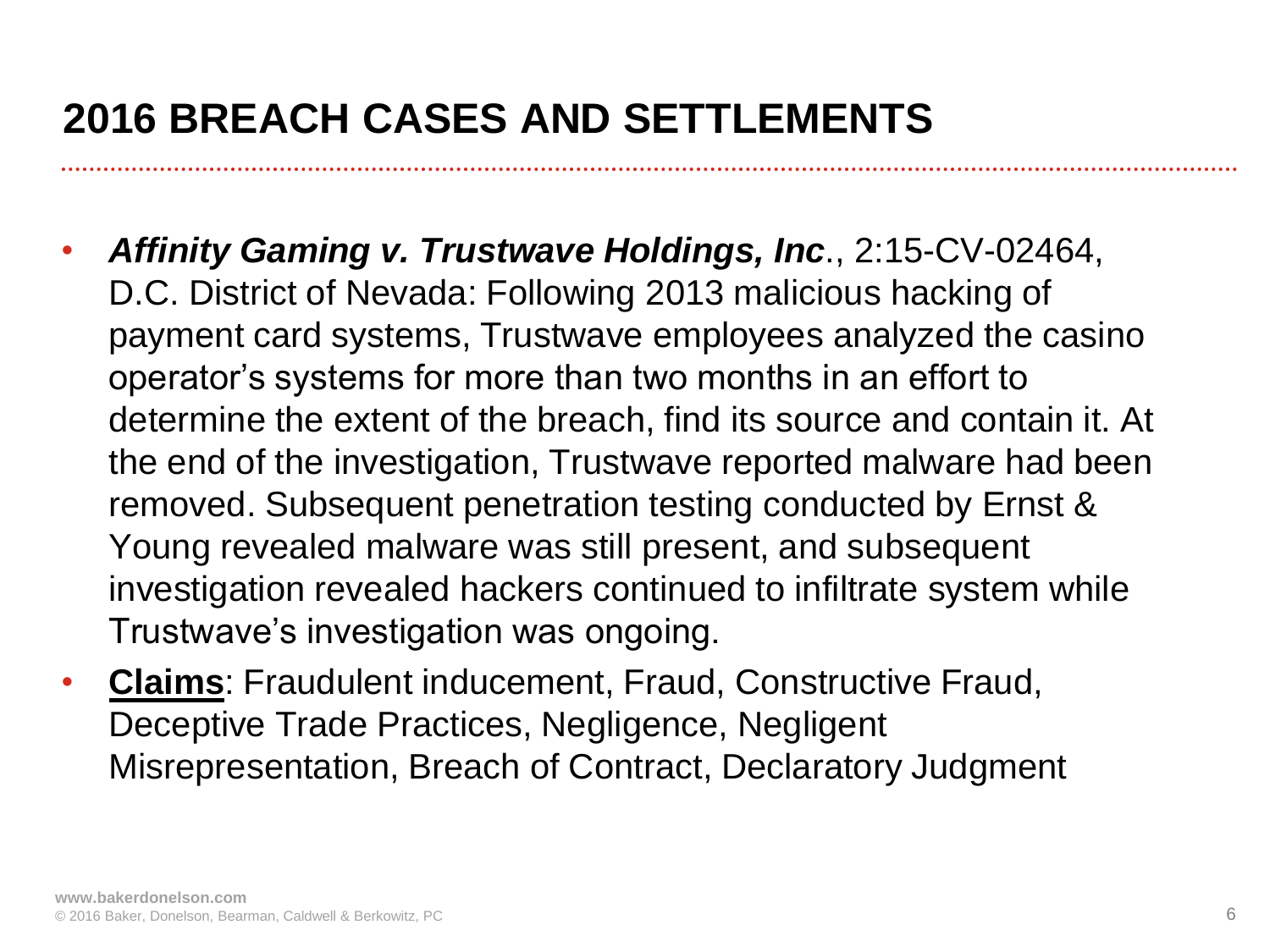• *Torres v. The Wendy's Company*, 6:16-cv-00210-PGB, Middle District of Florida: Class action complaint alleged Wendy's employed inadequate safety measures and failed to quickly send notice to customers following breach of computers that handled payment processing at approximately 6,000 locations. The complaint asserted "while many retailers, banks and card companies responded to recent breaches by adopting technology that helps make transactions more secure, Wendy's has acknowledged that it did not do so."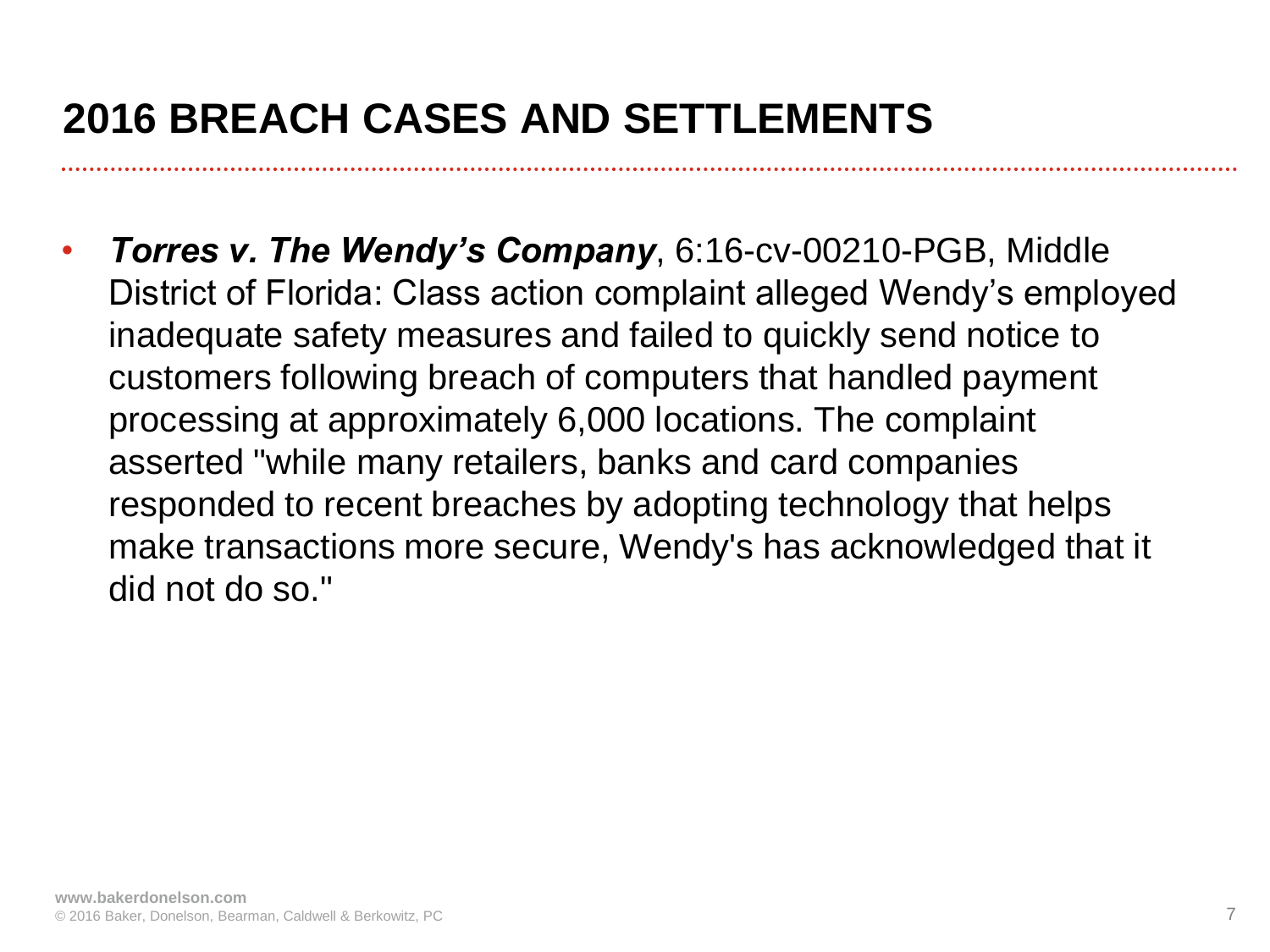- *Varela v. Lamps Plus Inc.*, Case No. 5:16-cv-00577, in the U.S. District Court for the Central District of California, Eastern Division – Riverside: On February 11, a phishing attack allegedly compromised the 2015 W-2 data for Lamps Plus company employees. The data hack occurred as an email spoof appearing as an internal communication, with the hacker gaining access to its networks by simply posing as a Lamps Plus employee. Lamps Plus discovered the data breach during an internal audit, as employees began reporting that tax returns had already been filed under their name.
- Varela filed the proposed class action alleging negligence, breach of implied contract, violations of California's consumer records and unfair competition laws, invasion of privacy, and negligent violation of the Fair Credit Reporting Act.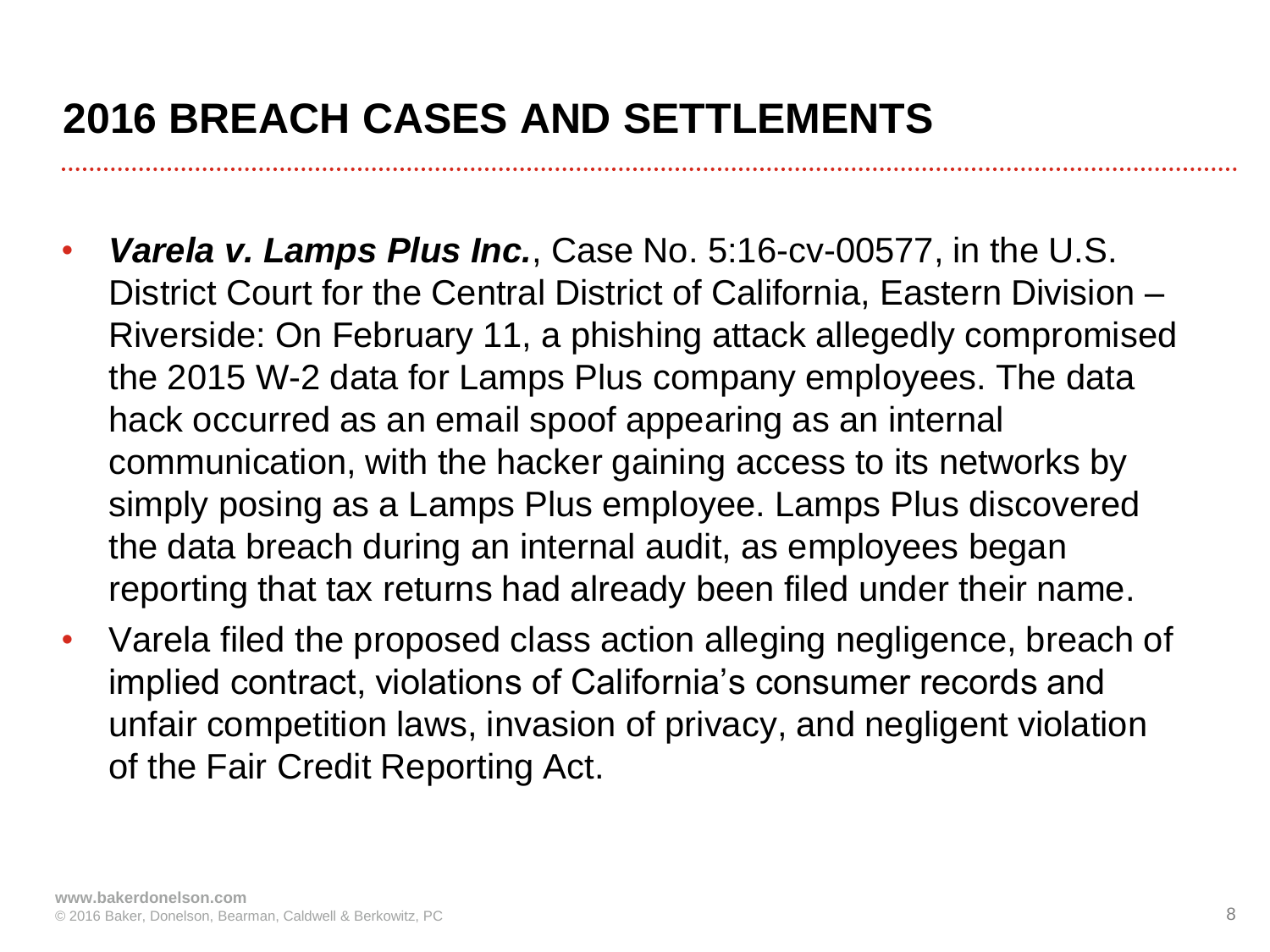# **2016 BREACH CASES**

- *In re Home Depot Inc. Customer Data Security Breach Litigation, U.S. District Court, Northern District of Georgia, No. 14 md-02583 –* Settled in March 2013 for \$19.5 million
- The home improvement retailer will set up a \$13 million fund to reimburse shoppers for out-of-pocket losses, and spend at least \$6.5 million to fund 1-1/2 years of cardholder identity protection services.
- Home Depot also agreed to improve data security over a two-year period, and hire a chief information security officer to oversee its progress. It will separately pay legal fees and related costs for affected consumers.
- No admission of liability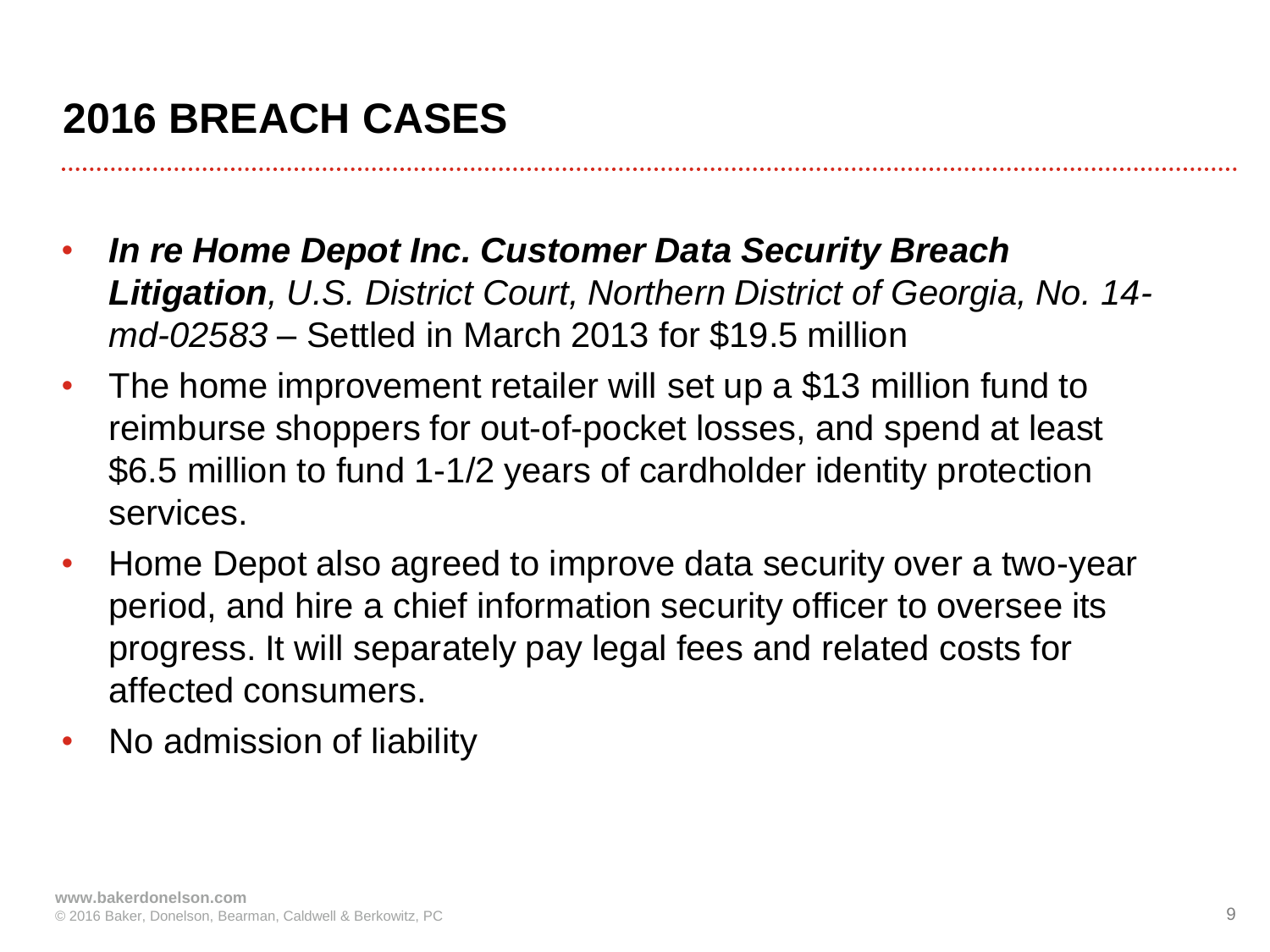• *Lewert v. P.F. Chang's China Bistro,* **Inc.,** 2016 WL 1459226 (Seventh Circuit, April 14, 2016): Seventh Circuit reversed district court's dismissal of class action complaint, finding time and expense incurred in preventing fraudulent charges before canceling credit card were "concrete and particularized" injuries that could be addressed by a favorable judicial decision.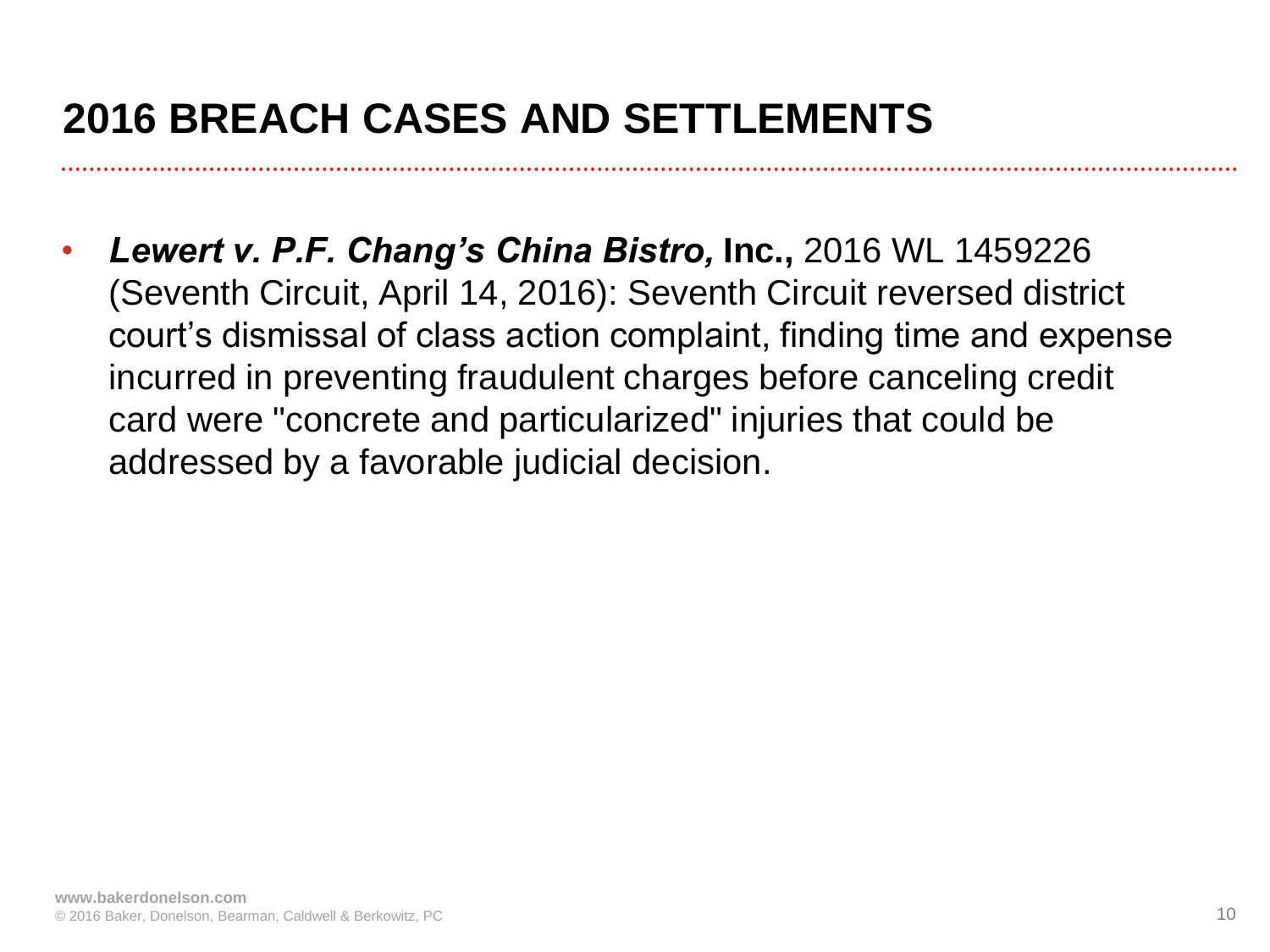

# **Enforcement Activity and How to Avoid It**

**Which Financial Regulators are Taking the Lead in the Cyber Security and Data Breach Space?**

#### **Craig Nazzaro**  Of Counsel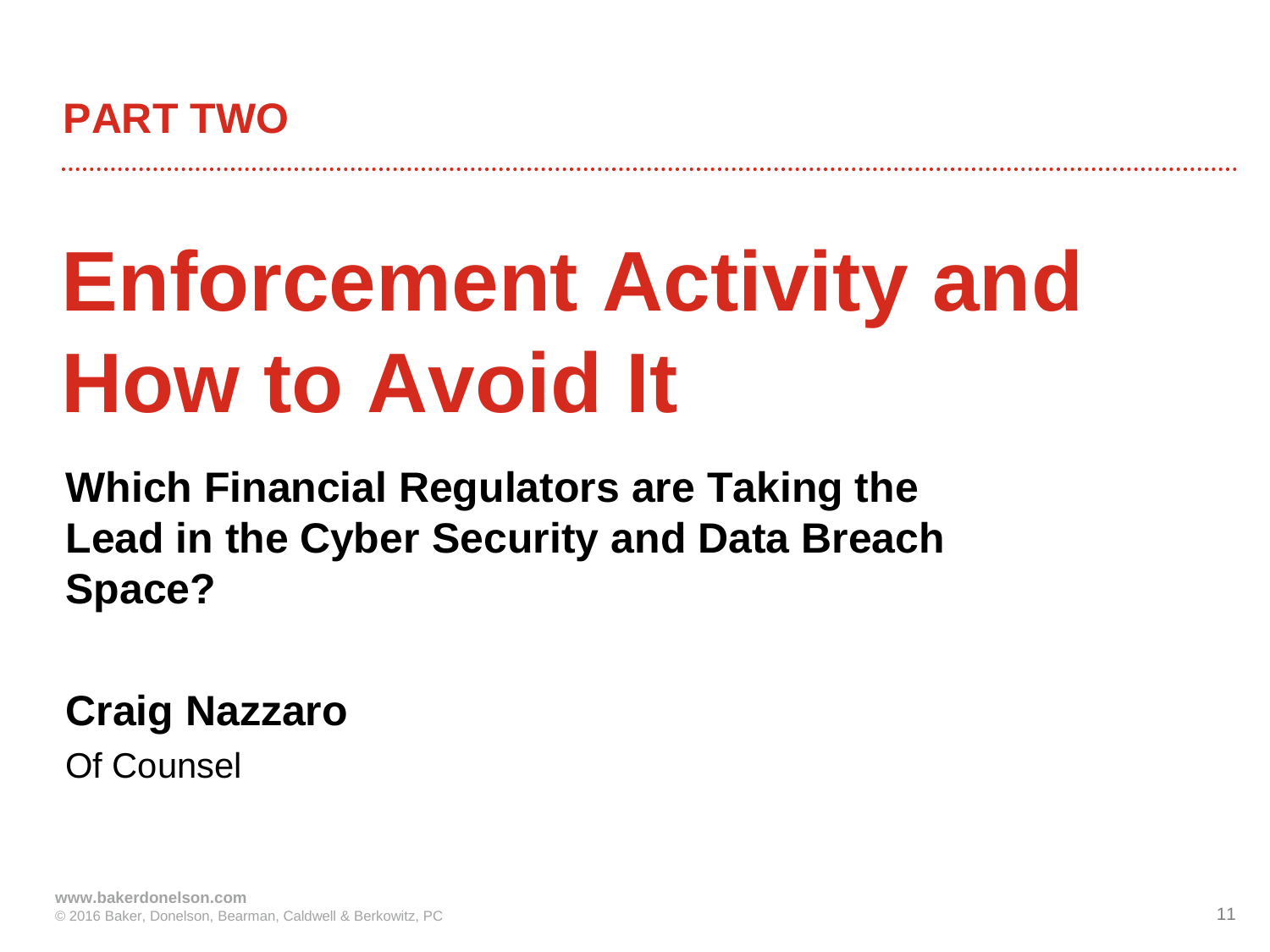#### **What Authority Does the CFPB Have?**

#### **Supervisory Authority:**

- Depository Institutions: Banks and credit unions with total assets over \$10 billion, and their affiliates. These entities will receive regular exams.
- Non-depository Institutions Mortgage companies, payday lenders, private education lenders (regardless of size); as for other nonbank entities, the CFPB generally must first define by rule the "larger participants" within a particular industry before supervising entities that fall within the rule's definition. Examinations are based on the potential risk the companies pose to consumers, including consideration of a company's asset size, volume of consumer financial transactions, extent of other federal and state oversight, and any other factor the CFPB deems relevant (think complaints, lawsuits, media).

#### **Enforcement Authority:**

• Dodd-Frank authorizes the CFPB to conduct investigations to determine whether *any* **person** has violated federal consumer financial law – Title X does provide exclusions including depository institutions with \$10 billion or fewer in assets, nonfinancial businesses (except to the extent they offer a consumer financial product or service), real estate brokers, auto dealers, and persons subject to securities, insurance and commodities regulation.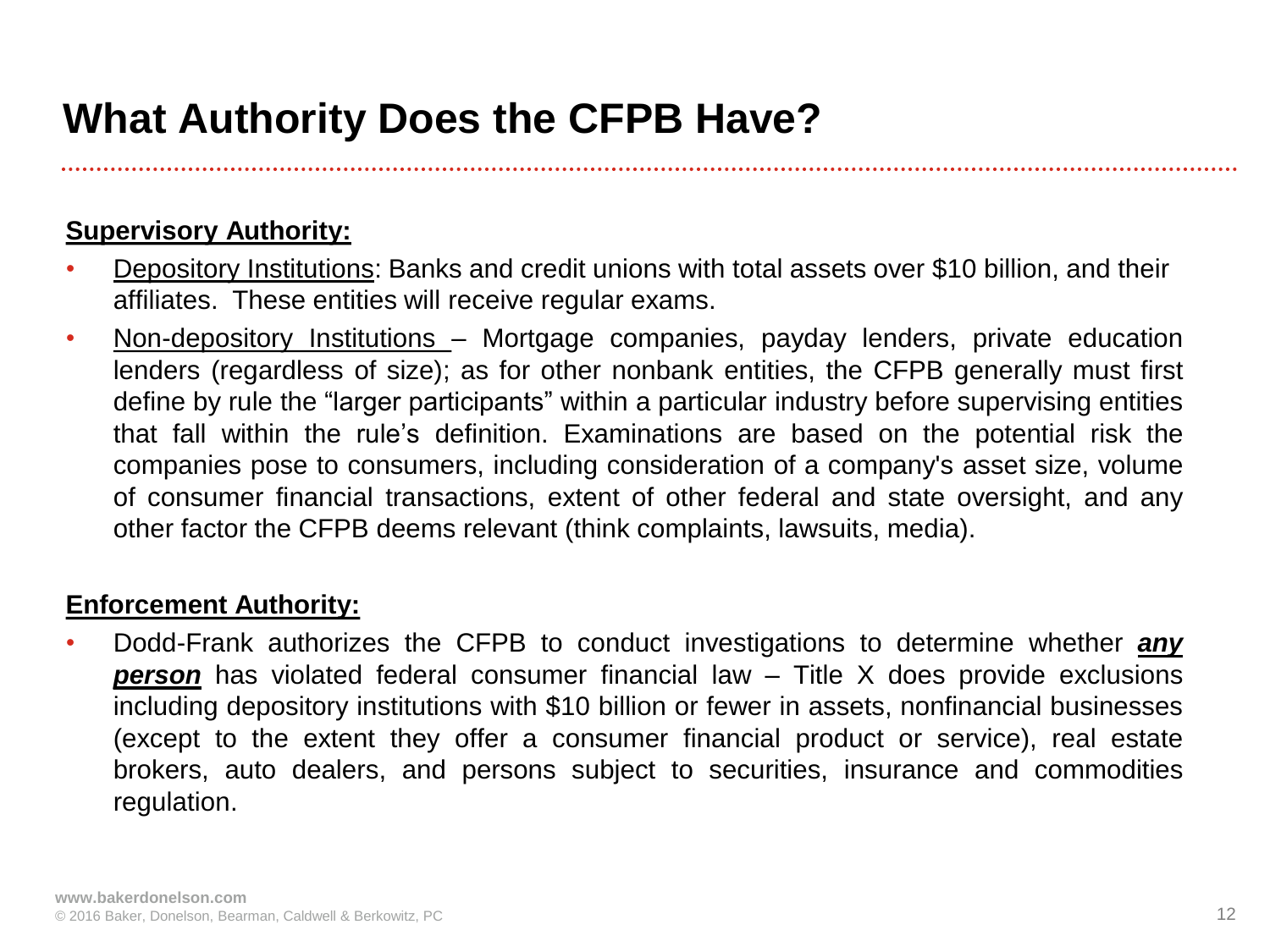#### **CFPB Enforcement**

In the Matter of: Dwolla, Inc.

- Brought under CFPB's UDAAP authority
- CFPB Stated "Rather than setting 'a new precedent for the payments industry' as asserted, Dwolla's data security practices in fact fell far short of its claims. Such deception about security and security practices is illegal."
- The CFPB disposed of the marketing violations by mentioning that Dwolla is enjoined from "misrepresenting, or assisting others in misrepresenting, expressly or by implication, the data-security practices implemented," then immediately moves onto a lengthy discussion on how they must change their data protection procedures.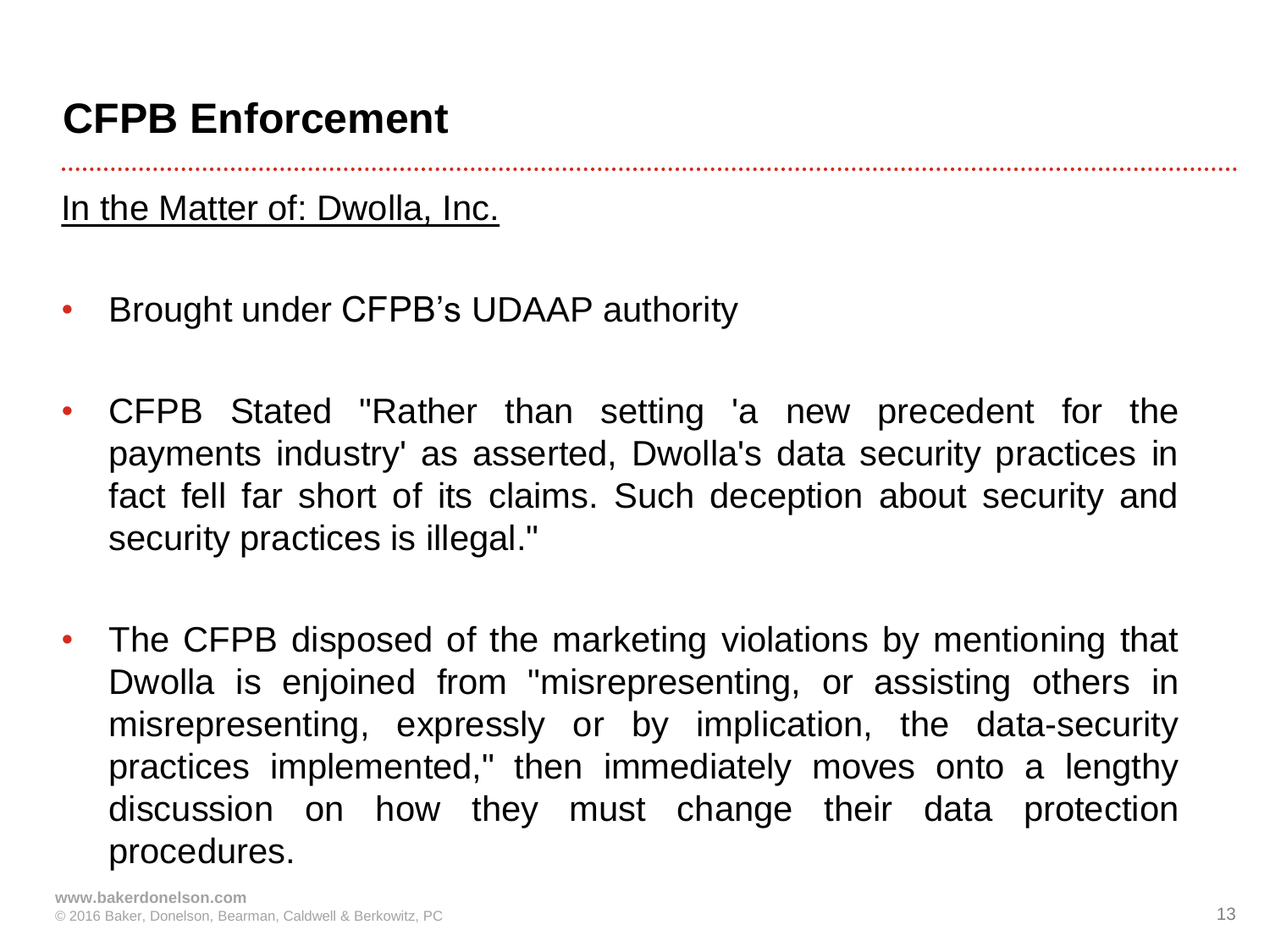#### **What are the Prudential Regulators Saying**

#### OCC Semiannual Risk Perspective Comments by Thomas J. Curry

- Strategic, underwriting, cybersecurity, compliance and interest rate risks remain the OCC's top supervisory concerns.
- We can't allow the federal banking system to be compromised by hackers or used by criminals or terrorists.

#### FDIC Strategic Plan 2015-2019

- Cybersecurity is one risk area that will receive particular attention during the next several years. During this period, the FDIC will enhance its IT examination program for insured institutions and major technology service providers and substantially increase the staff resources that are dedicated to that program.
- Routinely conducts IT and operations examinations at FDICsupervised institutions and technology service providers (TSPs).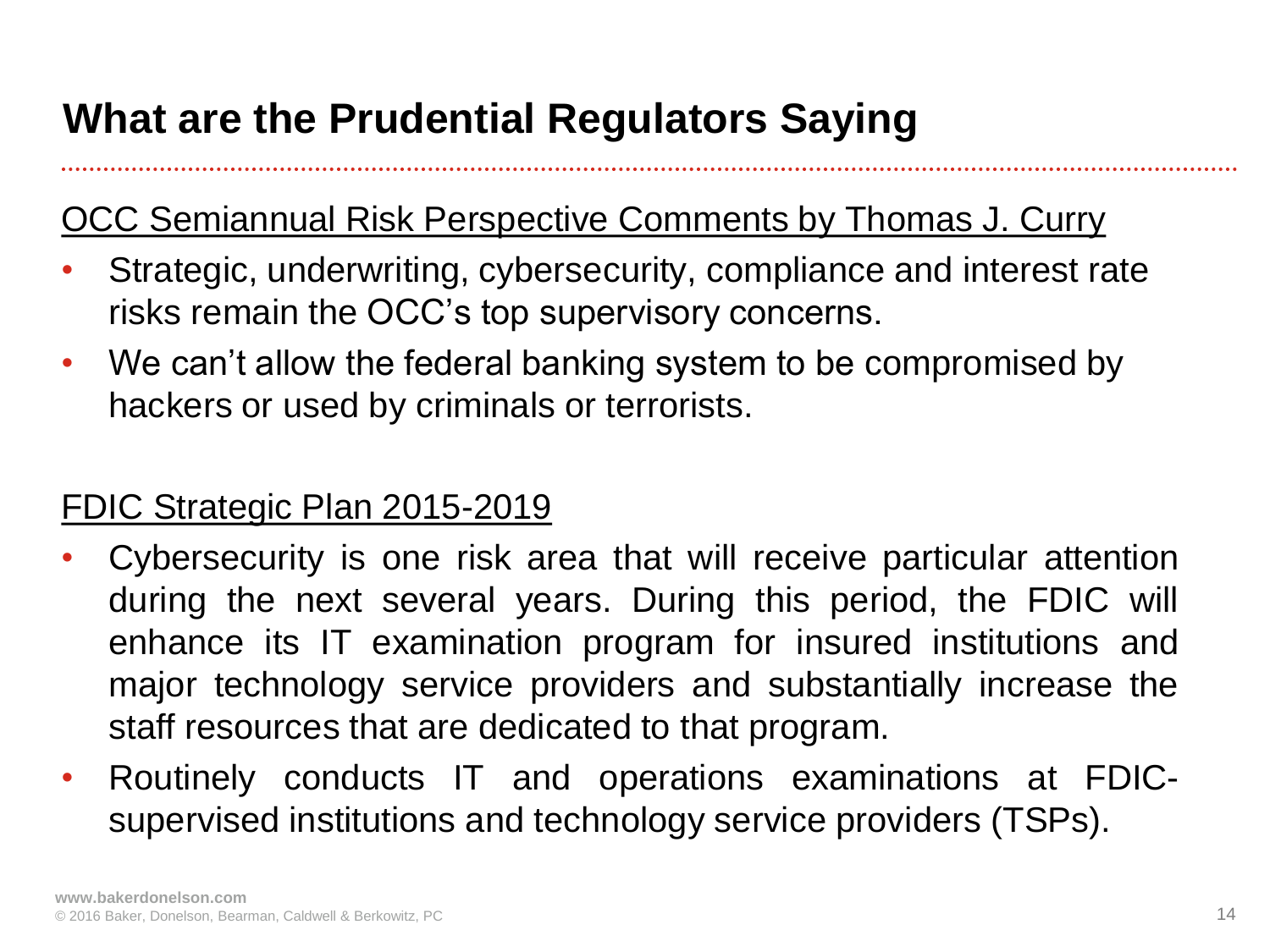## **Then There is the FTC**

In the CFPB's enforcement action against Dwolla, it is important to note that the FTC could have brought the same action, but instead of using a UDAAP argument, they could have used sections 501 and 505(b)(2) of the Gramm-Leach-Bliley Act or a very similar UDAP argument.

#### FTC's website states:

- The Federal Trade Commission has authority to enforce the law with respect to "financial institutions" that are not covered by the federal banking agencies, the Securities and Exchange Commission, the Commodity Futures Trading Commission and state insurance authorities.
- This is almost entirely a space shared with the CFPB, so why was Dwolla brought by the CFPB and not the FTC?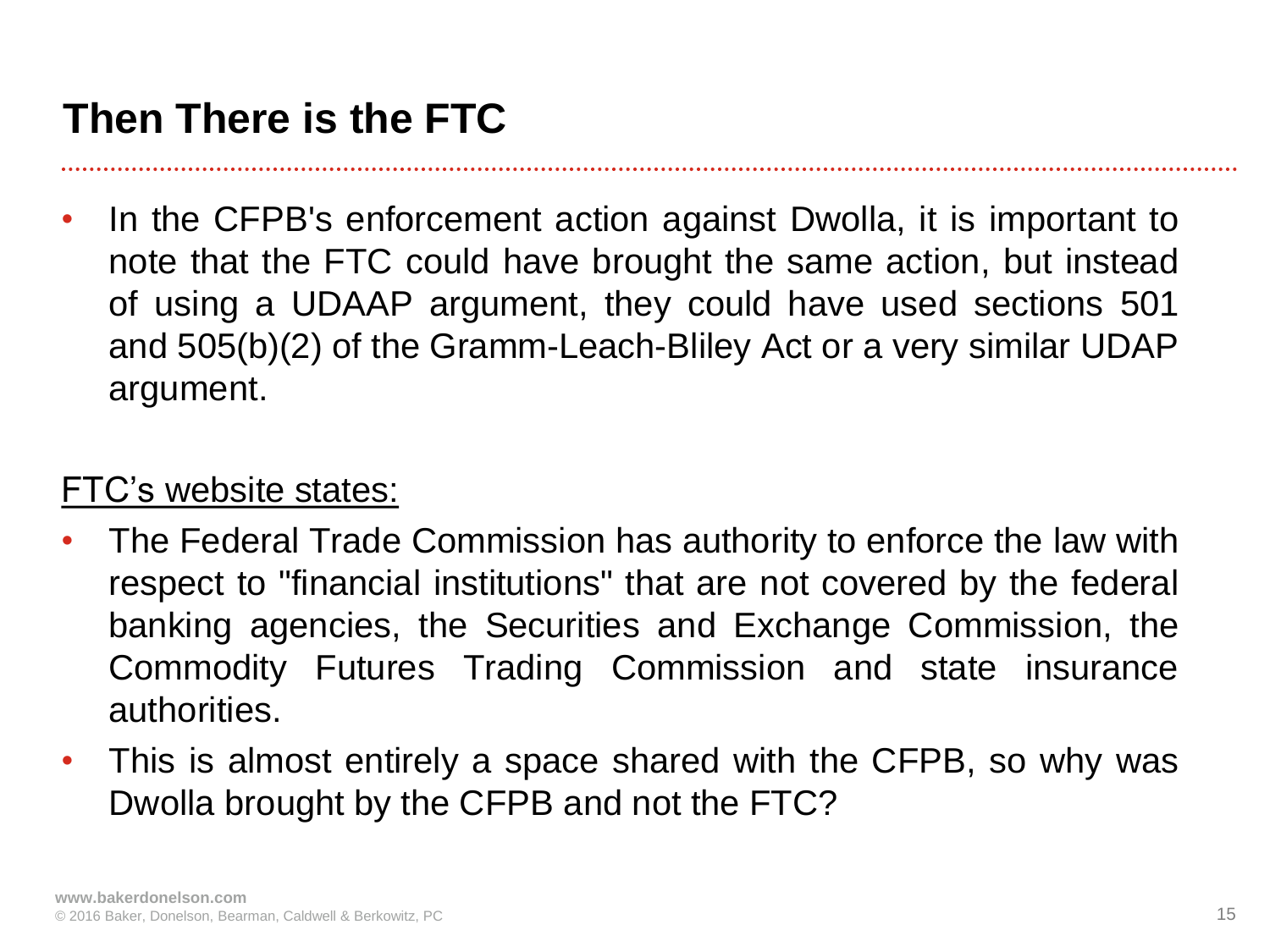## **Most Specific Guidance to Date Comes out of the FFIEC**

#### What is the FFIEC?

• The Federal Financial Institutions Examination Council (FFIEC) is a formal interagency body empowered to prescribe uniform principles for the federal examination of financial institutions. Council members include federal regulators from the Federal Reserve, FDIC, CFPB, NCUA and the OCC.

#### They state that institutions should:

- Create a comprehensive approach to maintain the security and resilience of its technology infrastructure including the establishment of a robust cybersecurity framework.
- Establish an enterprise-wide approach to manage cyber risks with a strong cybersecurity culture as its foundation.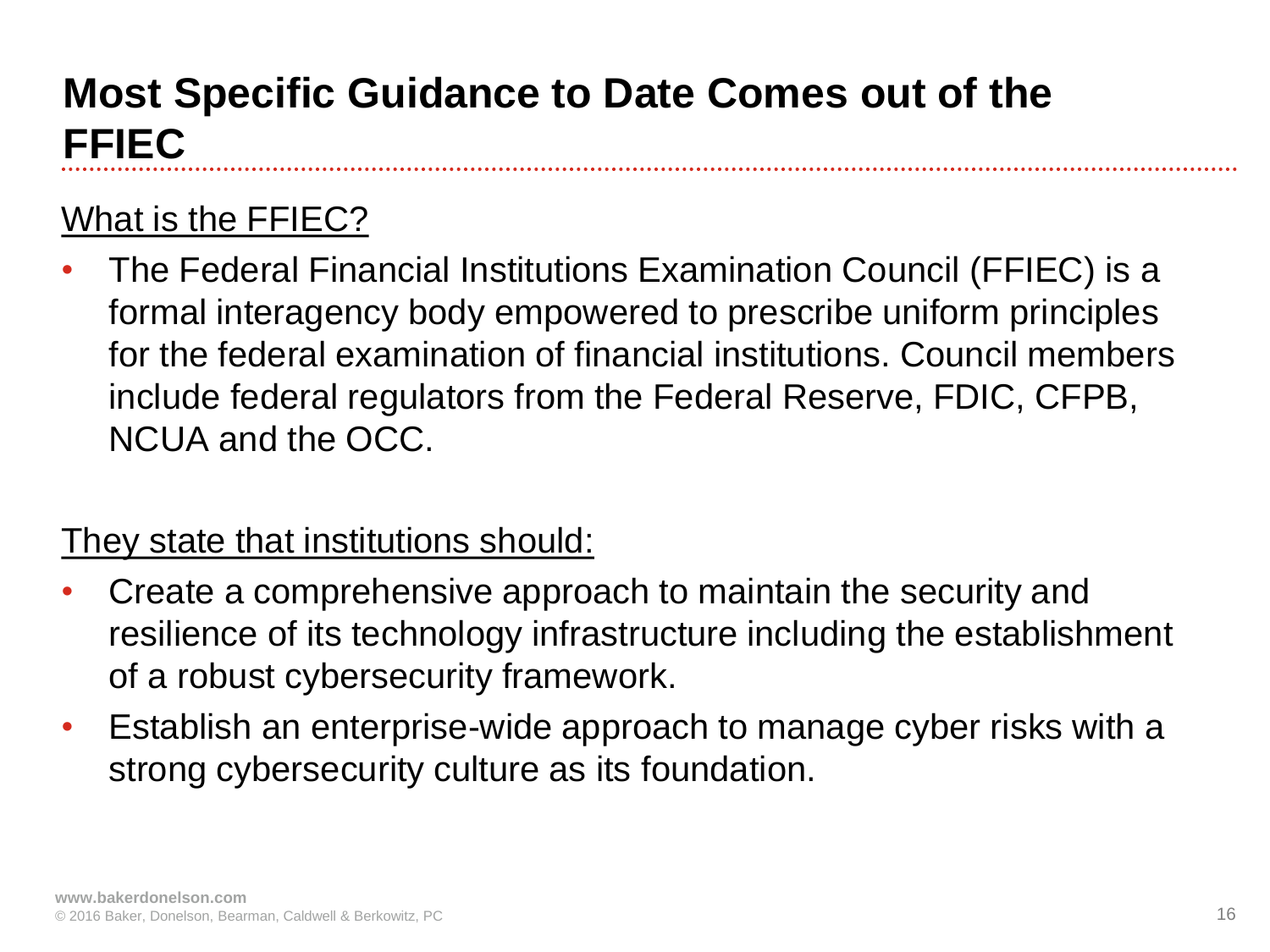## **Future Role of the "Cybersecurity Tool" in Exams and Enforcement Action**

- Last December, the FFIEC published a notice and request for comment on a proposed cybersecurity tool.
- The assessment consists of two parts:

(1) Inherent Risk Profile (2) Cybersecurity Maturity

Use of the assessment by financial institutions is voluntary. However, if a financial institution has completed an assessment, examiners may ask the financial institution for a copy, as they would for any risk self-assessment performed by the financial institution.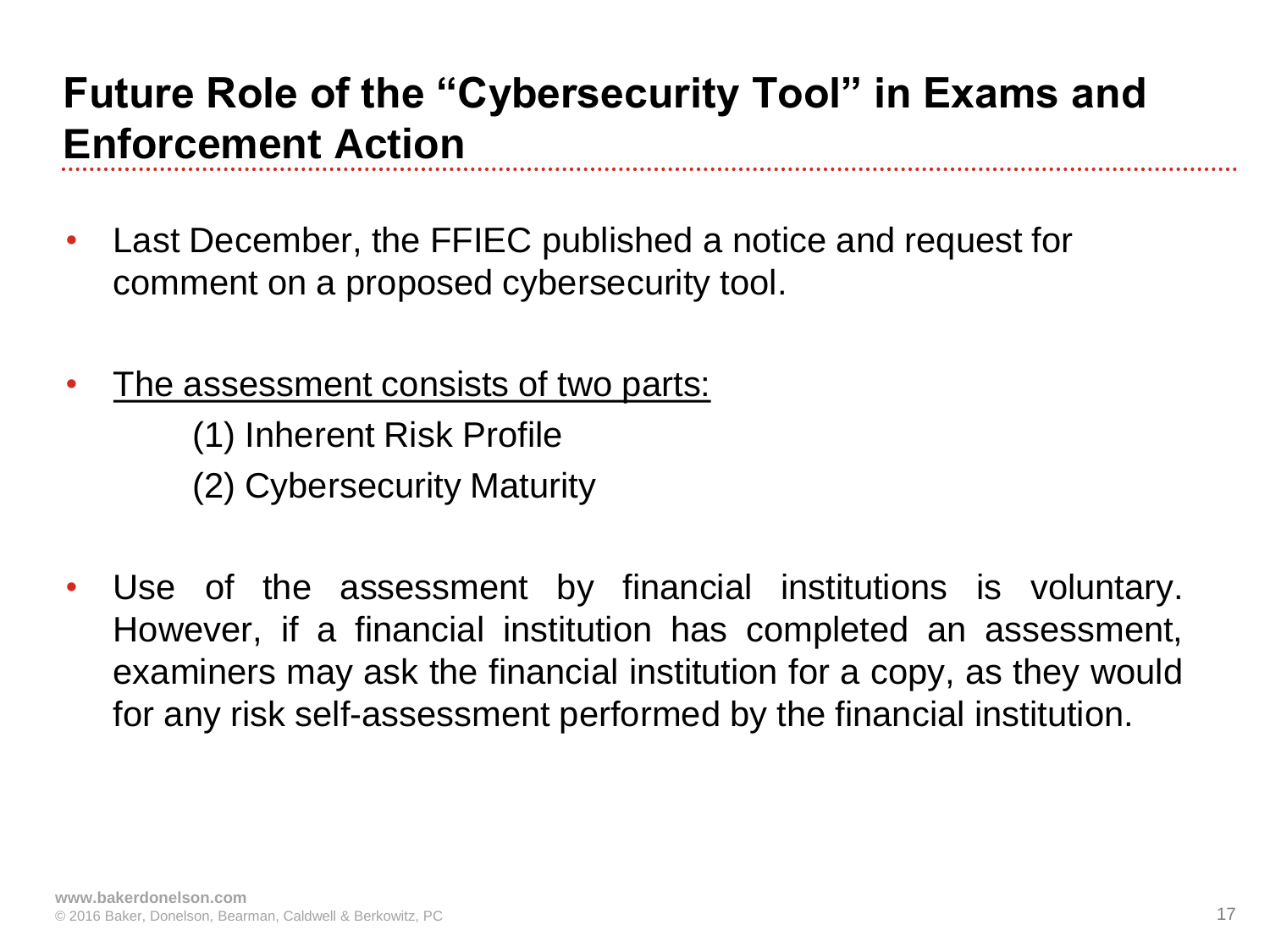#### **Prudential vs. Consumer Risk Regulation**

- The FFIEC is headed down a path of working with the industry to provide regulatory guidance in the data security and cyber security spaces.
- The CFPB's lack of comments or guidance on the issue is concerning.
- Director Cordray has stated consent orders are "intended as guides to all participants in the marketplace to avoid similar violations and make an immediate effort to correct any such improper practices."
- What will not work is a divide in the approach to exams and enforcement between the CFPB and the Prudential Regulators.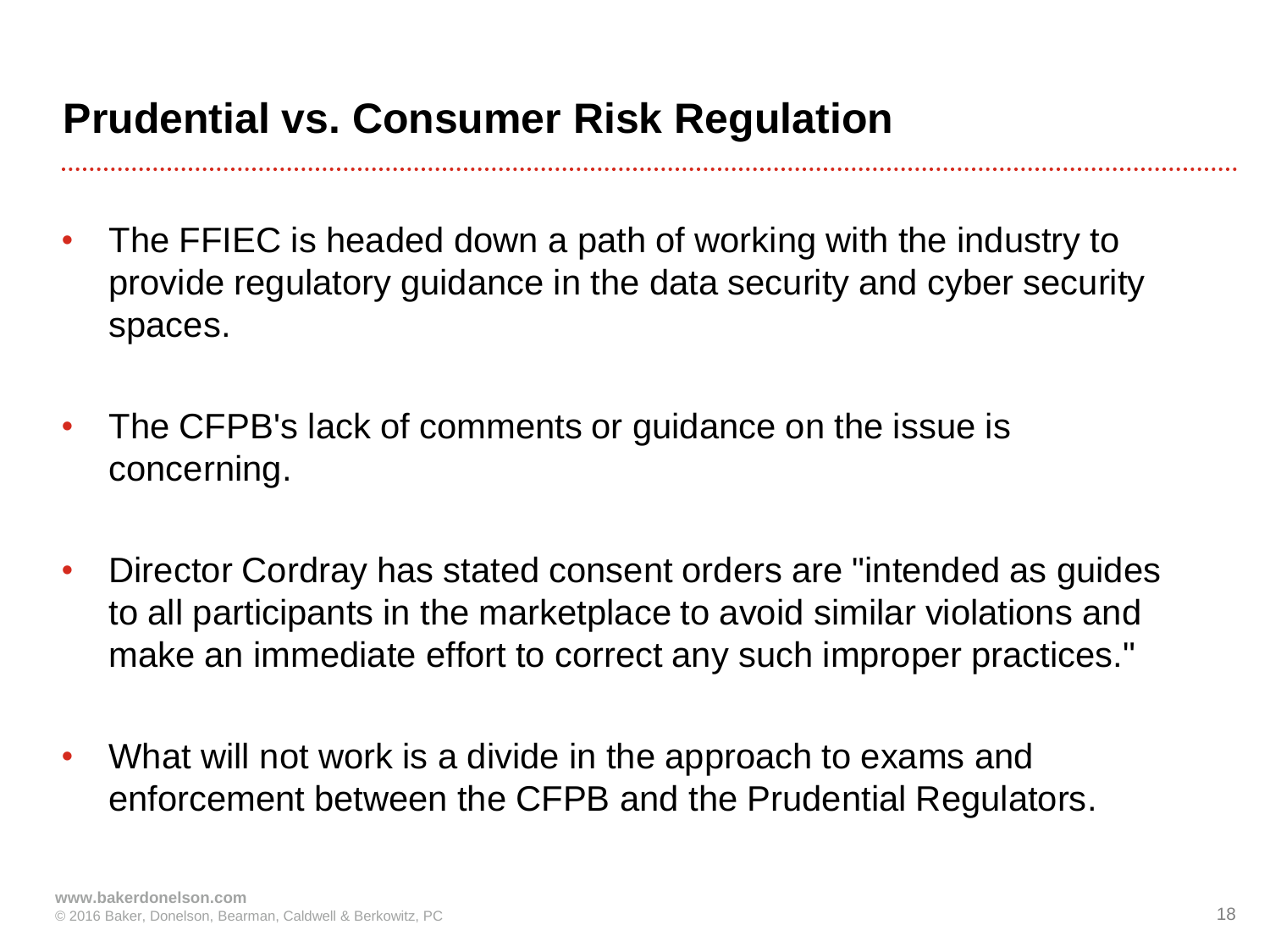#### **PART THREE**

# **Handing Over the Keys** to the Kingdom

# The New Focus on Vendor Management in Information Security

#### **Steve F. Wood**

Co-chair, Business Technology Group **Chief Information Security Officer**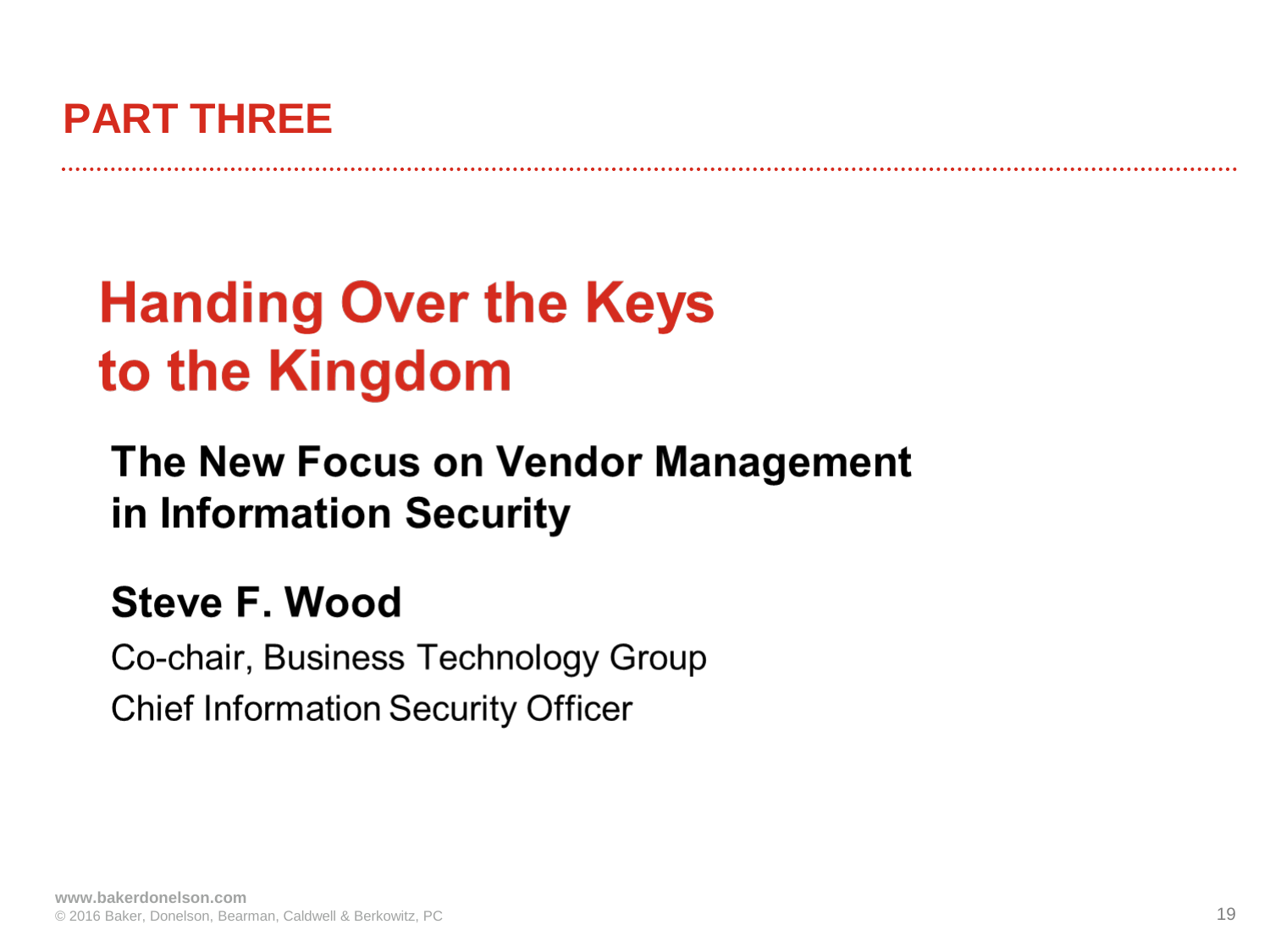This presentation approaches the topic of vendor management from the perspective of the customer. Certainly a vendor would be well-advised to consider how much data breach risk the contract allocates and what information security obligations it imposes, but in the emerging new world of cyber risk, negotiations over these considerations largely will be at the margins, not over fundamentals.

Customers, especially in the financial services sector, have limited leeway to accept risk that really is in the vendor's control. Accepting cyber risk and information security obligations in customer contracts has become a fact of life and a cost of doing business for vendors.

The good news for vendors is that, at the end of the day, their interests are aligned with those of the customer in seeking to avoid data breaches, and to a significant extent those risks can be mitigated through an effective information security management program.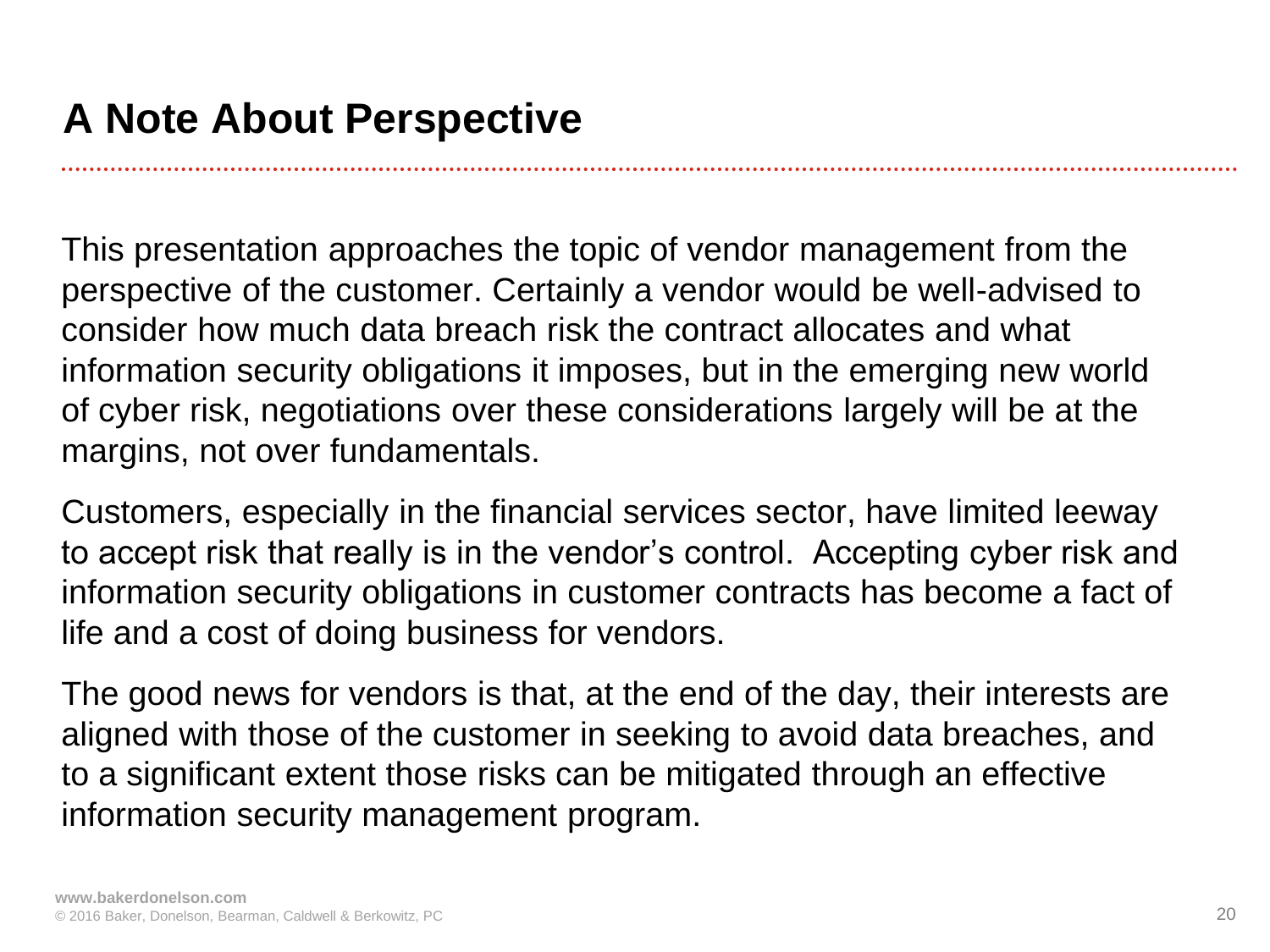#### **Axiom**

#### *Like a chain, an information security management system is only as strong as its weakest link.*

Bad guys in the cyber world are so pervasive and so persistent that any vulnerability will be exploited; it's just a matter of how long before it occurs.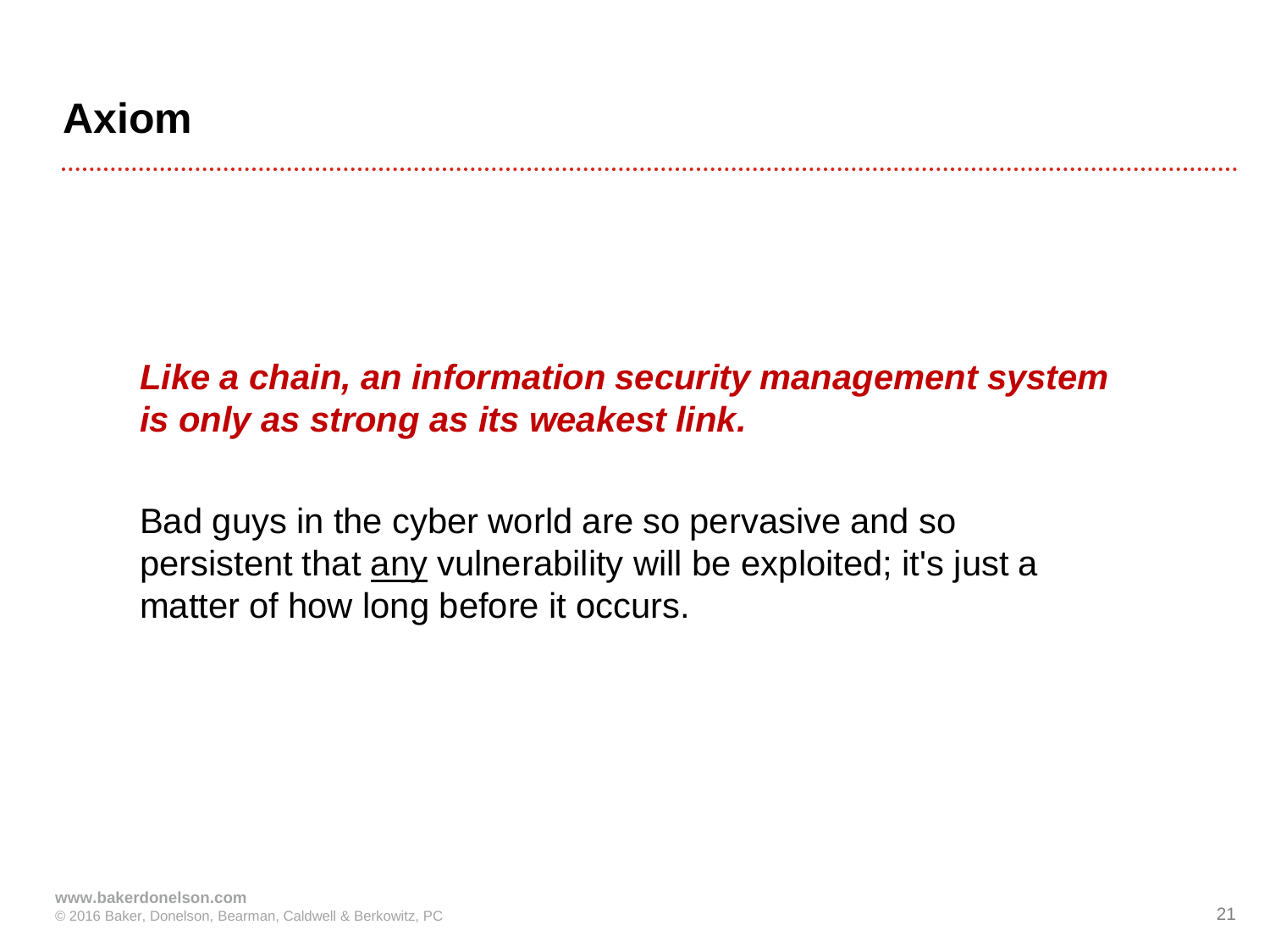#### **Corollary**

#### *All the firewalls, encryption, policies, training and other information security safeguards in the world won't prevent a breach of data that is outside your control.*

In assessing the security of your information, it is critical to account for the information security safeguards (or lack thereof) maintained by your vendors having possession of or access to the information.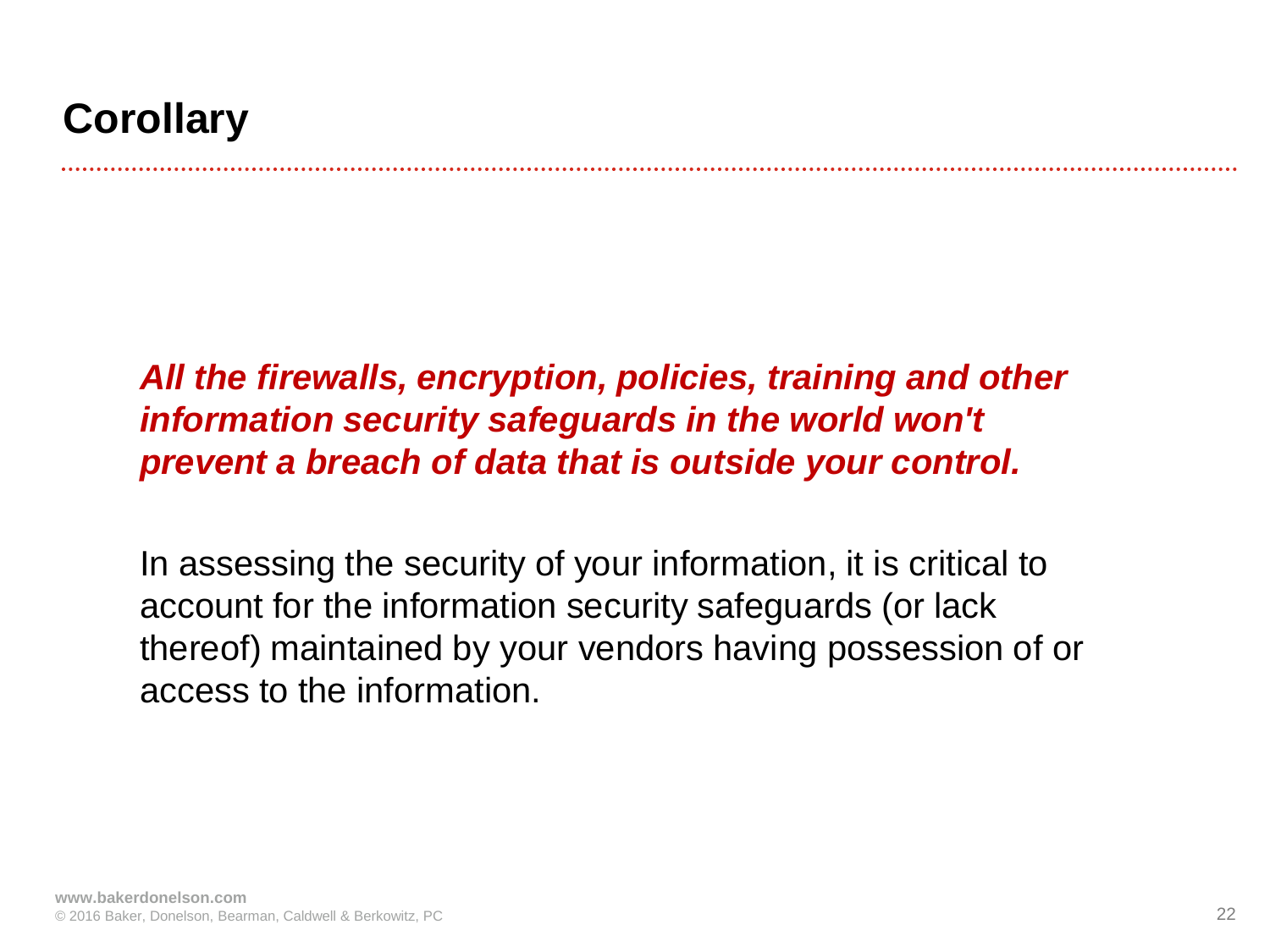#### **What is Driving the Focus on Vendor Management?**

- Awareness/media Target (2013) and Home Depot (2014) data breaches were caused by vendors
- Boards of directors worried about liability
- Senior executives worried about being fired
- Cyber insurance carriers worried about exposure
- Regulators worried about financial system stability and the protection of consumers

#### *Everyone is realizing that vendors can represent the weak link in a company's information security management program.*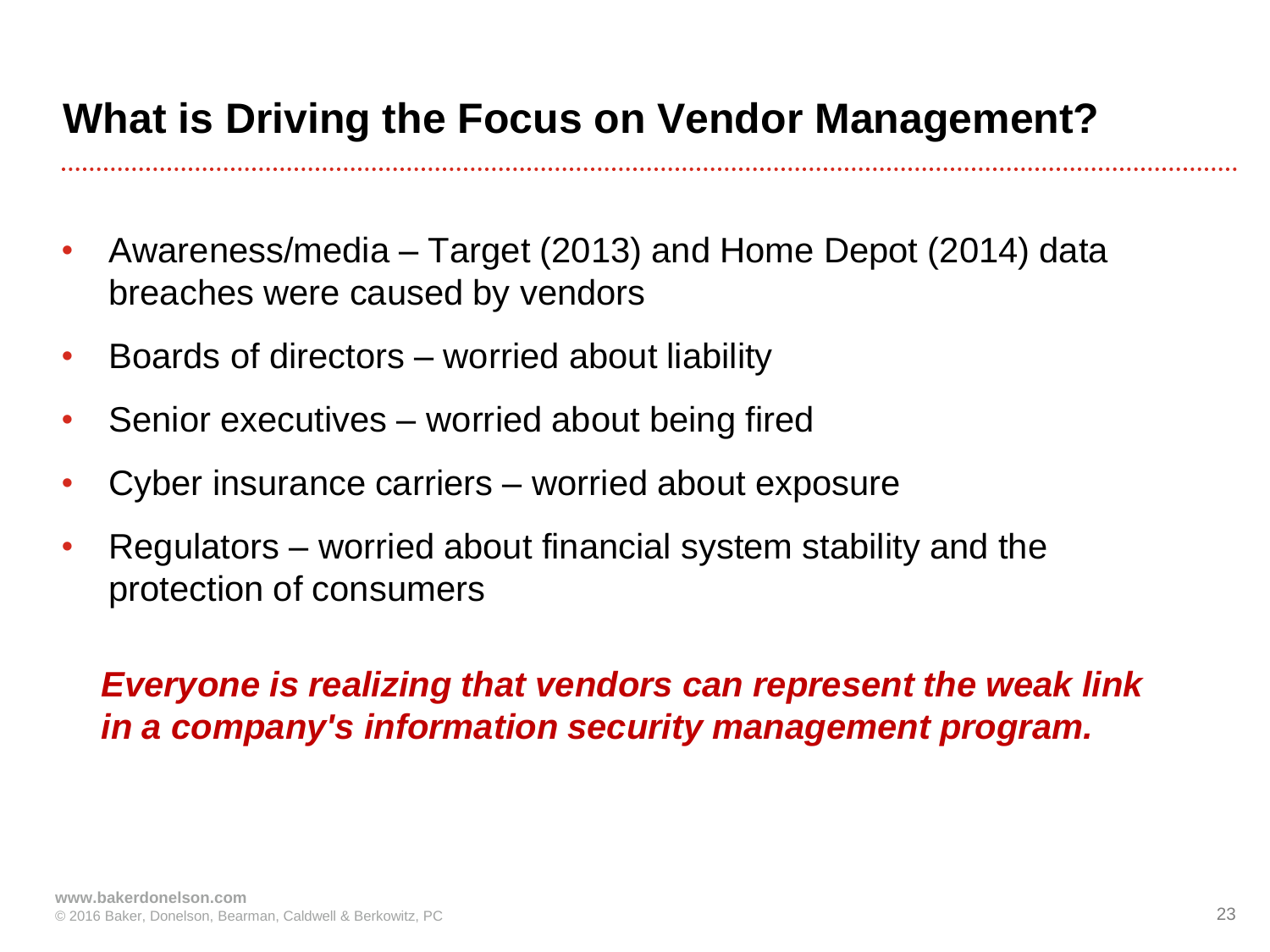- CFPB, FFIEC OCC, FDIC, SEC, CFTC, FINRA, FTC, and more all weighing in
- New York State Department of Financial Services proposed vendor requirements reflect emerging best practices:
	- o encryption of data in transit <u>and</u> at rest
	- o multifactor authentication for access to systems
	- $\circ$  representations and warranties concerning information security
	- $\circ$  right for financial institution to perform cyber security audits
	- o notice of cyber security incidents
	- $\circ$  indemnification for data breach losses and costs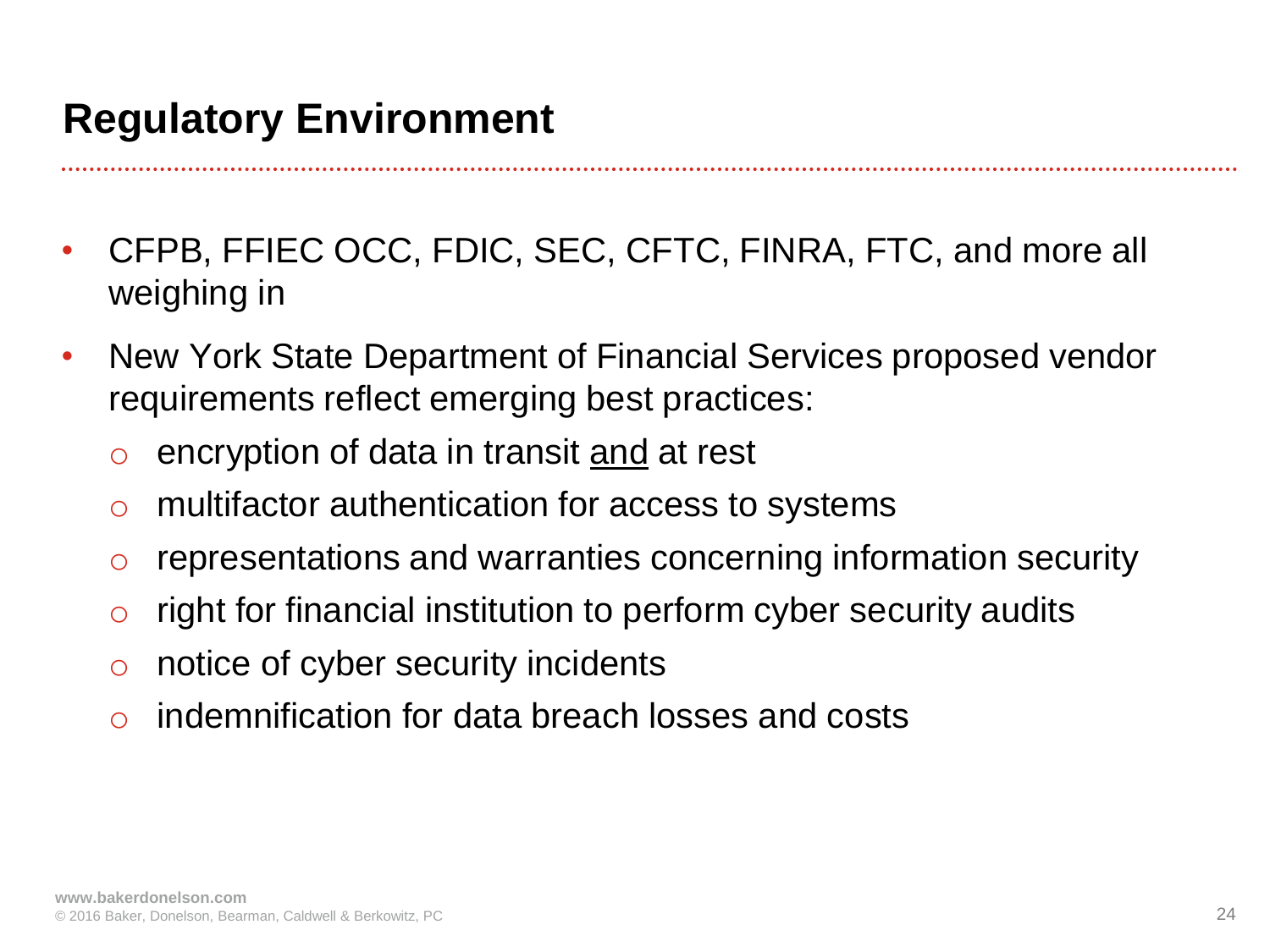#### **Scope of Concern**

- Wide range of vendors with possession of or access to information:
	- o Hosted software application (SaaS) vendors
	- o Data centers and cloud-based infrastructure vendors
	- o Managed infrastructure services vendors
	- $\circ$  IT and software application support vendors
	- o Security consultants
	- Law firms
- Variety of types of information at risk:
	- o Sensitive personal information (financial, health, etc.)
	- o Trade secrets (business plans, etc.)
	- $\circ$  Competitively sensitive info (earnings, merger discussions, etc.)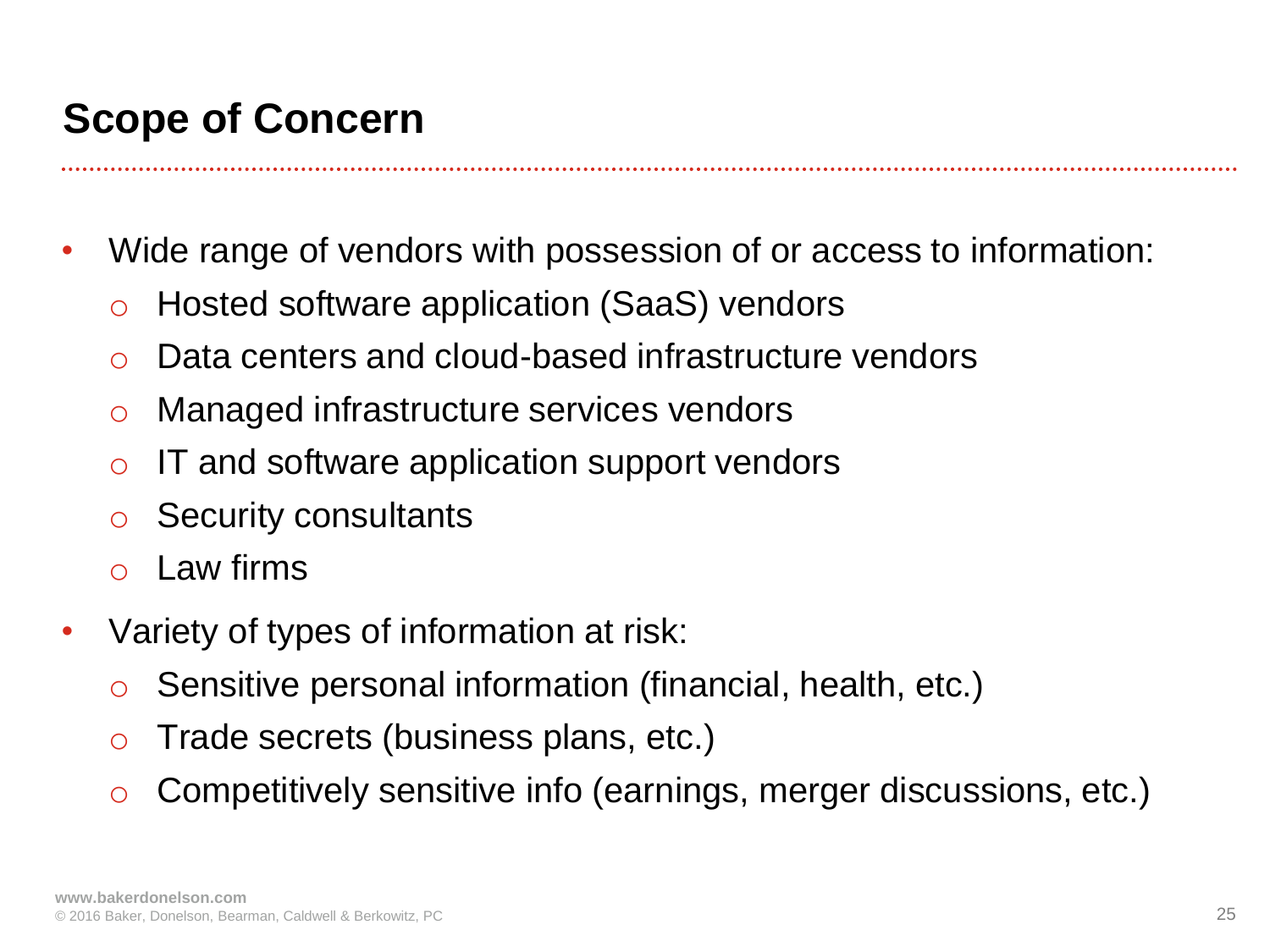#### **Four Stages of Vendor Management**

- Historically, vendor management was focused on operational outcomes, the ability of the vendor to deliver the good or services
- Now companies also must focus on information security risk, the ability of the vendor to safeguard information or access to information
- Vendor management starts before the relationship and continues afterward, in four stages:
	- o Due diligence
	- o Contracting
	- o Monitoring
	- o Post-termination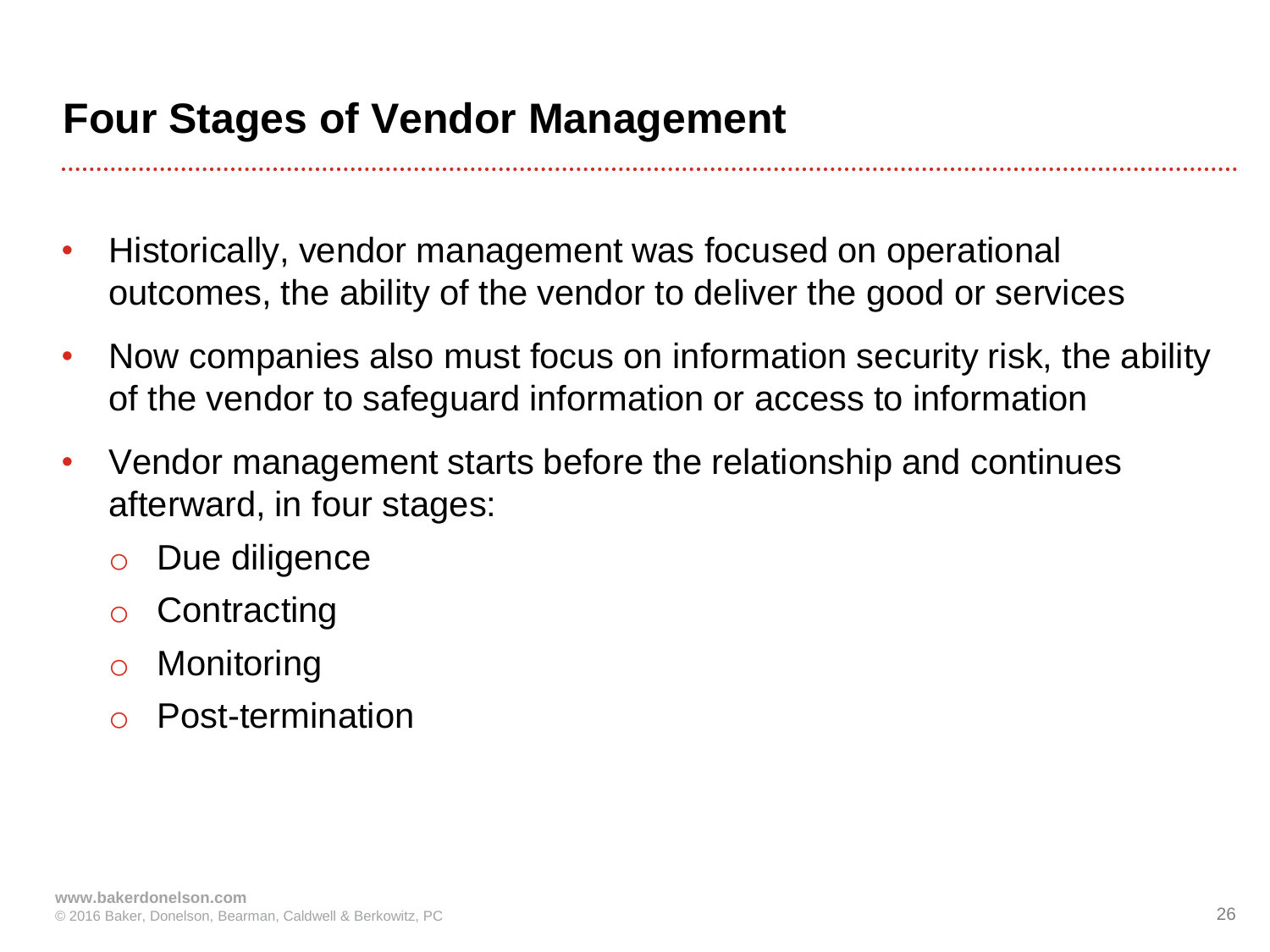#### **Due Diligence – Questions, Questions, Questions**

- How will information be stored, managed, protected, and ultimately returned or destroyed?
- Where will data reside? Who will have access? How is access granted and revoked?
- What technology will be used by the vendor, and has it been evaluated for vulnerabilities?
- Will the vendor use subcontractors? How have they been vetted?
- Are there independent reviews of the vendor's environment?
- Any history of data breach?
- Does the vendor have the financial wherewithal to pay damages for a data breach? What about cyber insurance?
- How would the vendor's failure affect our business continuity?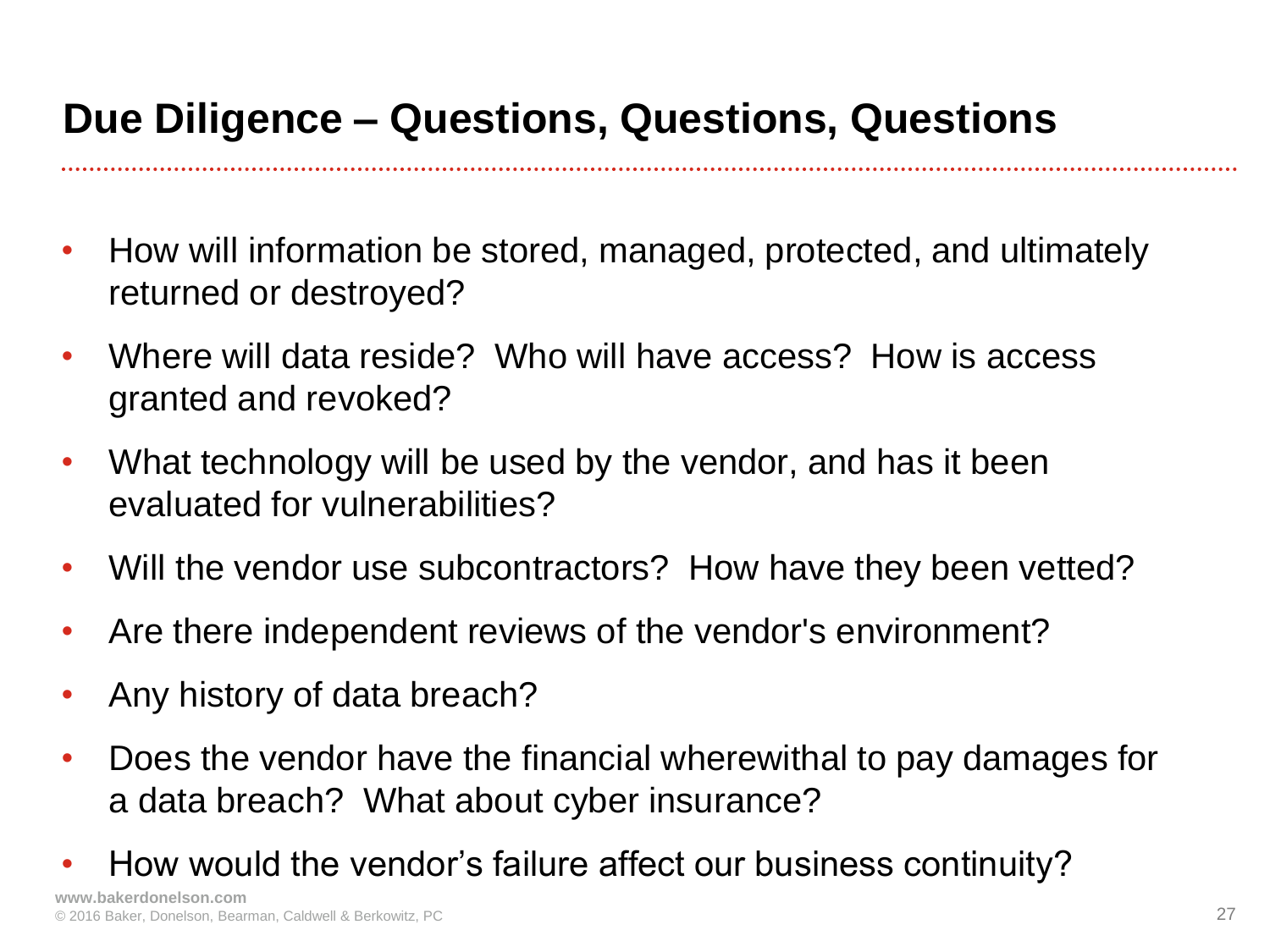#### **Due Diligence – Discovery and Risk Assessment**

- Questionnaire
	- For instance, the BITS Shared Assessments Program Standardized Information Gathering (SIG) questionnaire
	- o *Questionnaires don't work if the responses are not reviewed by someone knowledgeable in the field.*
- Third-party assurance
	- o SOC 1 (SSAE 16) **≠** SOC 2 (AT 101) HINT: You want SOC2
	- o ISO 27001 certification
	- o *Third-party reports don't work if they are not reviewed by someone knowledgeable in the field.*
- If relying on vendor's cyber insurance to pay for data breach, consider having the policy reviewed by counsel.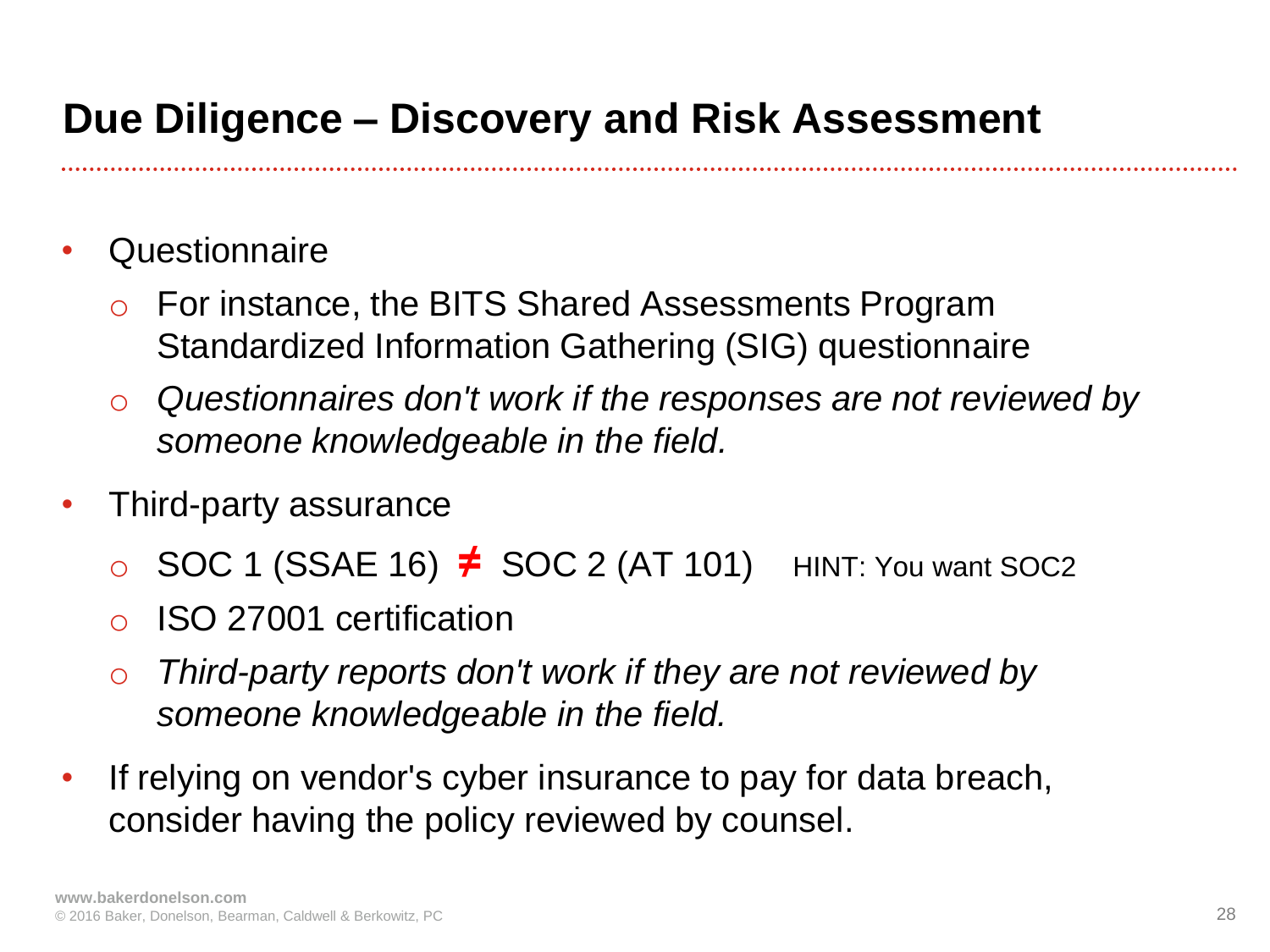#### **Contracting – Key Provisions**

- Confidentiality:
	- Customary prohibition on unauthorized disclose or use of info
- Safeguards:
	- o Maintain **administrative, physical and technical** safeguards that **reasonably and appropriately** protect the **confidentiality, availability and integrity** of info.
	- $\circ$  Consider specific safeguard requirements, but that specificity can be risky, both legally and practically.
- Downstream restrictions:
	- o Either prohibit subcontractors (often not practicable) or require flow-down of information security obligations; consider approval right over subcontractors.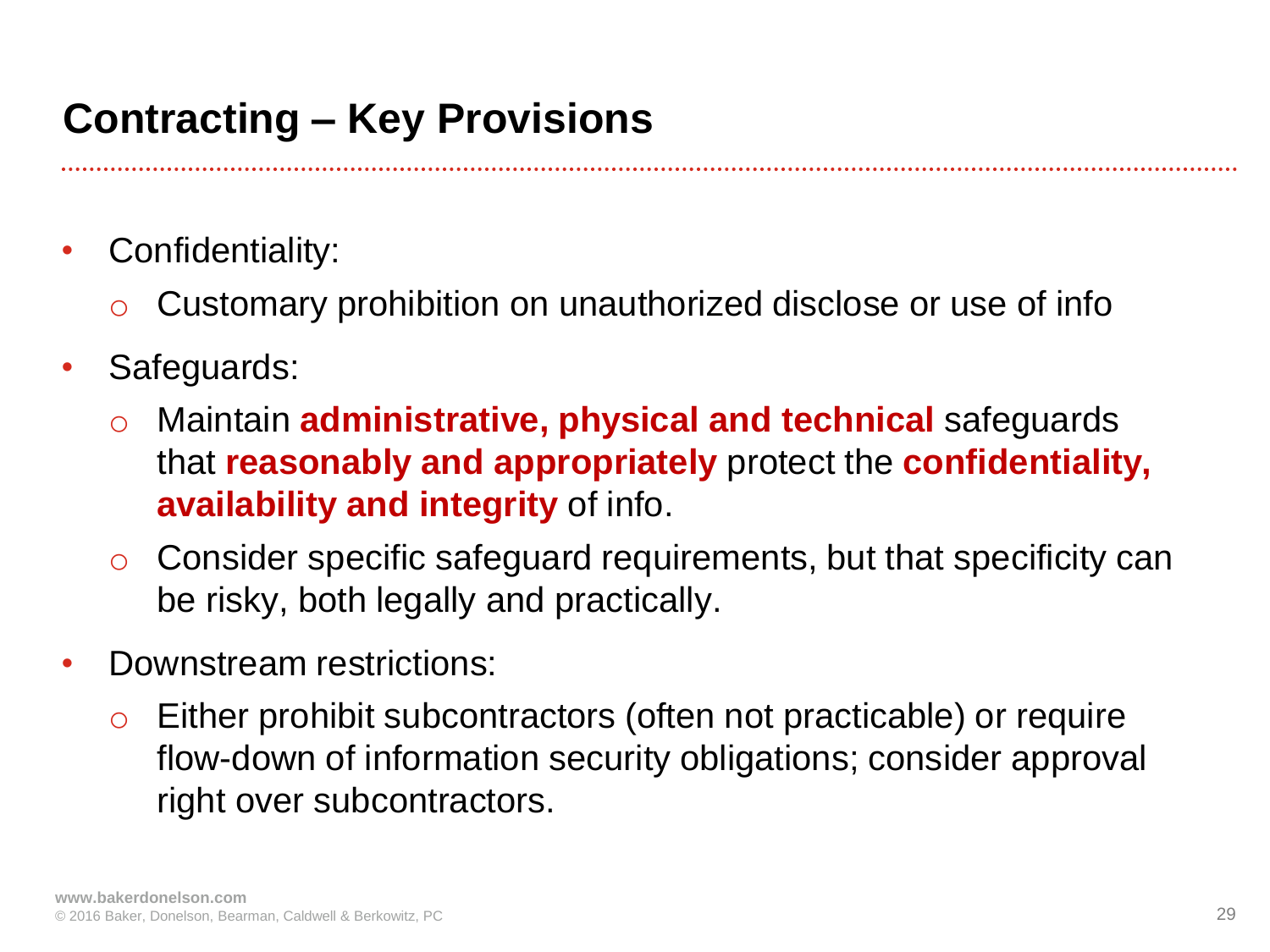#### **Contracting – Key Provisions (cont'd)**

- Data breach:
	- Notice report *suspected or actual* data breach very quickly (a few hours to a couple of business days)
	- $\circ$  Cooperation full transparency; cooperate and assist with investigation, notifications, etc.
	- $\circ$  Mitigation mitigate, to the extent practicable, any harmful effect of a data breach
	- $\circ$  Reimbursement pay for costs of investigation, notification, credit monitoring, etc.
- Security incident:
	- $\circ$  Notice report incidents that threatened info even if no data breach (within ten to 30 days; *immediate notice not necessary*)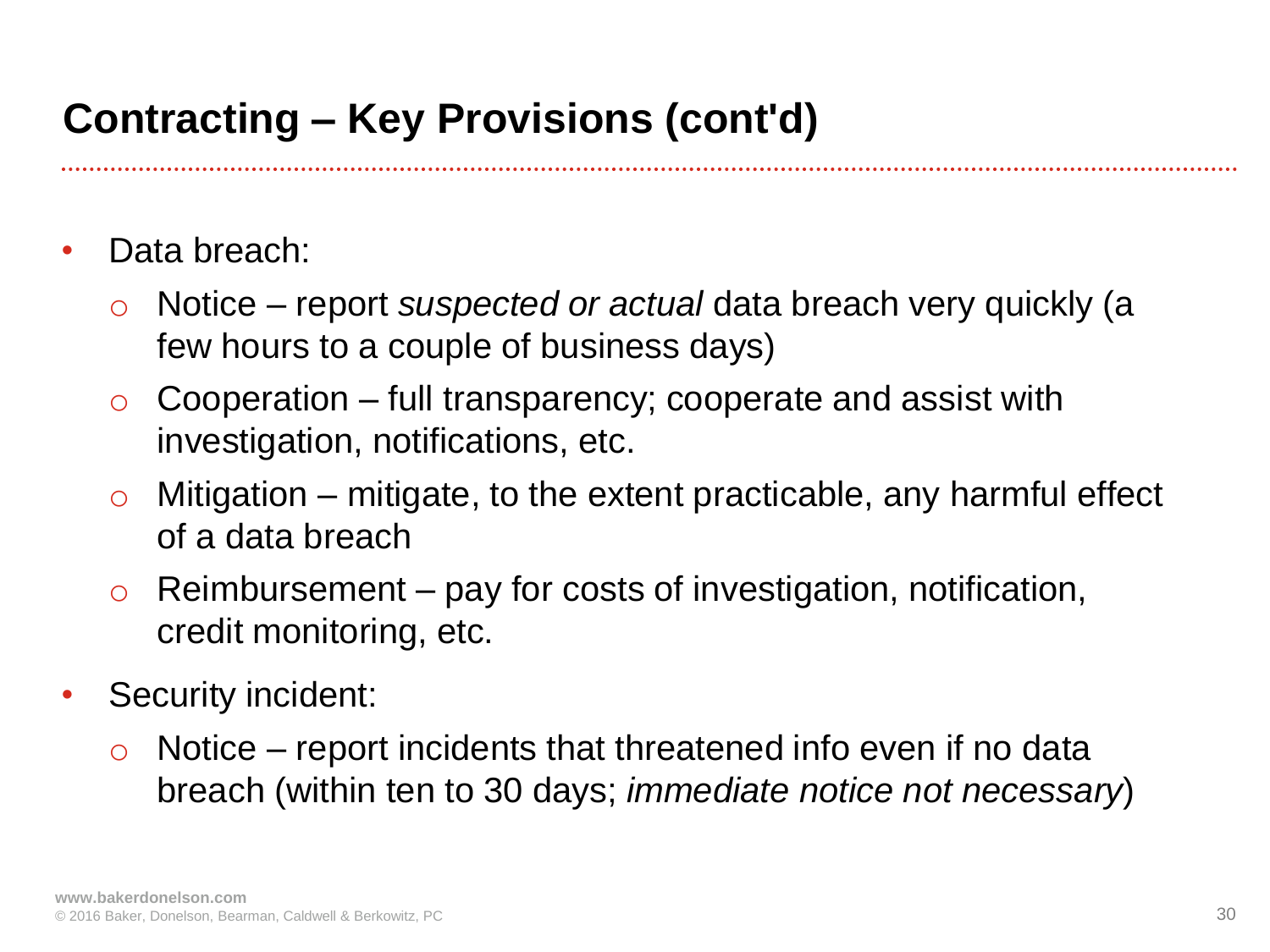#### **Contracting – Key Provisions (cont'd)**

- Monitoring:
	- Questionnaires provide accurate and complete written responses to questionnaires regarding vendor's internal practices, books, and records relating to the safeguarding of info and compliance with security obligations
	- $\circ$  Third-party assurance SOC 2 reports, ISO 27001 certificates, etc.; material breach if any material test exceptions in report or for failure to comply with applicable standards of certification
	- $\circ$  Inspections make internal practices, books, and records relating to the safeguarding of info and compliance with security obligations available for inspection by customer or its designee
	- $\circ$  Disclaimer no defense for customer's review (or not) of reports, conduct (or not) of inspections, or failure to detect (or detection of but failure to act on) deficiencies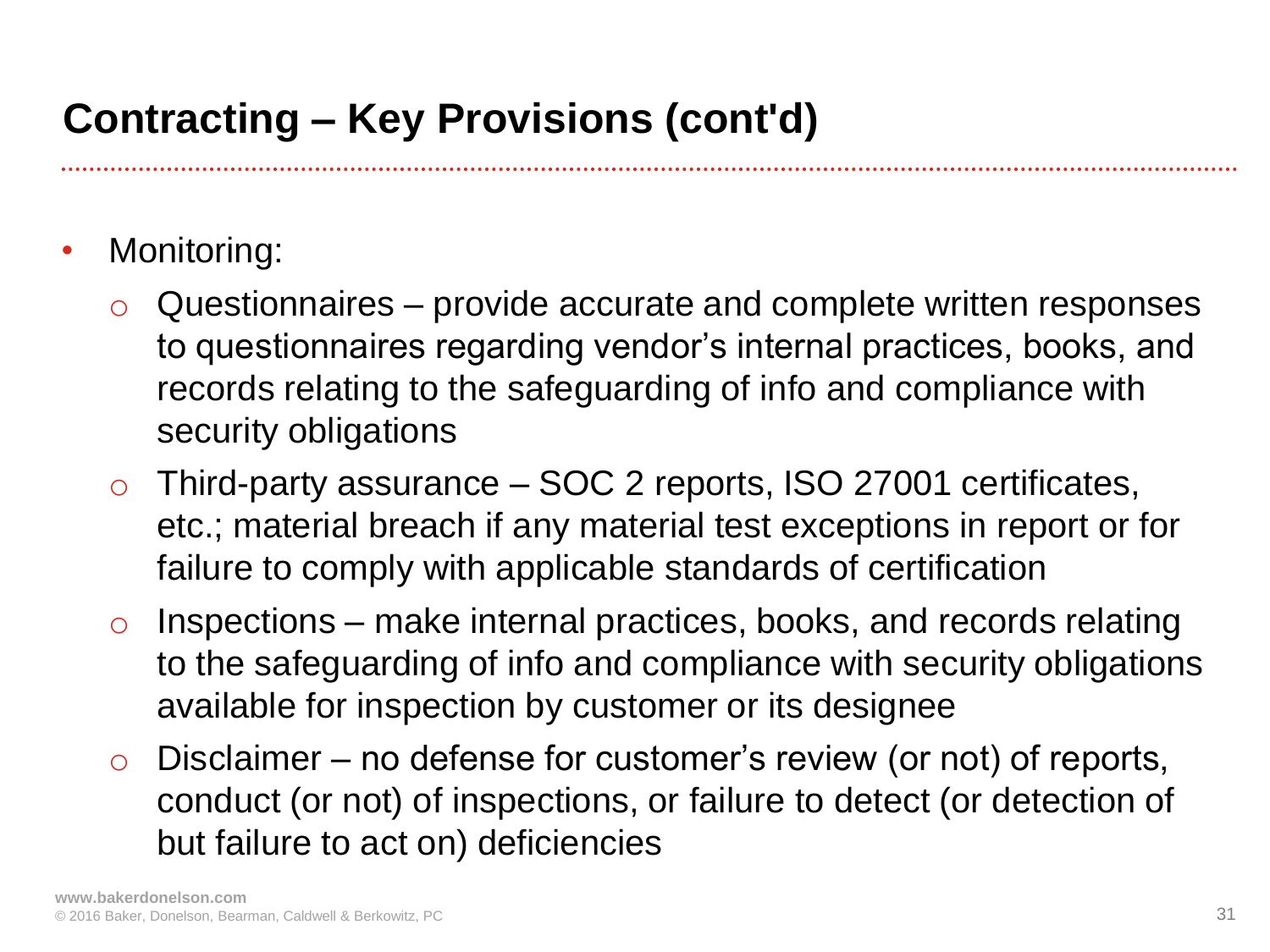#### **Contracting – Key Provisions (cont'd)**

- Data breach indemnification:
	- Scope third-party claims vs. first-party costs and losses
	- $\circ$  Triggers any data breach regardless of fault? data breach arising from breach of security obligations? negligence? gross negligence?
	- $\circ$  Limits indemnification subject to or excluded from liability cap under agreement? separate higher limitation of liability?
- Cyber insurance:
	- o First party vs. third party coverage
	- o Exclusions, exclusions, exclusions
	- o Problem with additional insured provision
- Return or destroy info at termination of agreement; certify in writing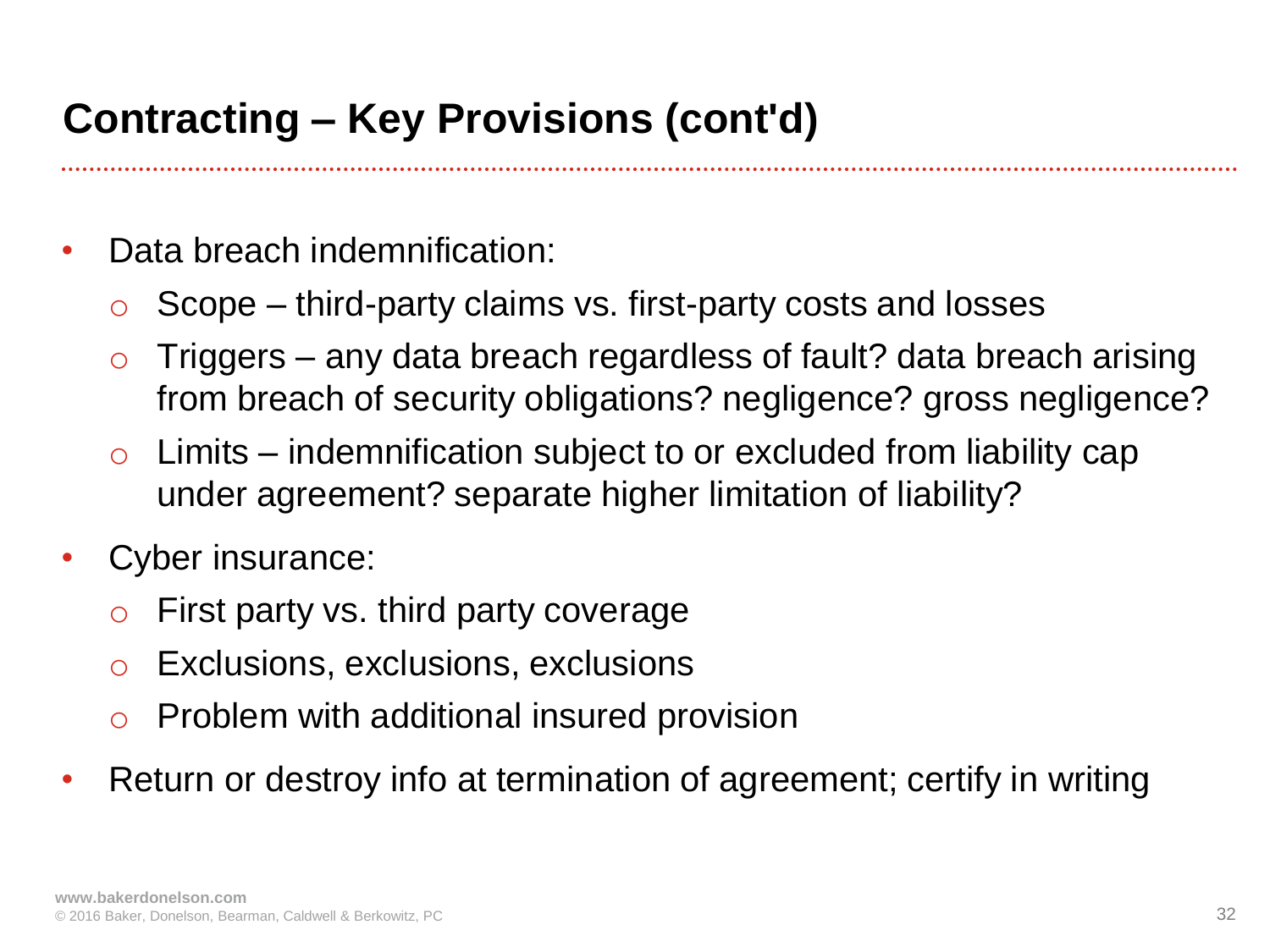# **Monitoring**

- Periodic reports (SOC 2, etc.):
	- Won't help (and can hurt) if reports go directly to file; important for someone knowledgeable to read them and act on issues
- Changes that can affect the security equation (risk analysis required):
	- o Changes in scope of services
	- o Changes in conditions
	- o Regulatory changes
- Incident response:
	- $\circ$  Hope a data breach never happens, but be ready if it does
	- $\circ$  Vendor management program must integrate tightly with security incident response plan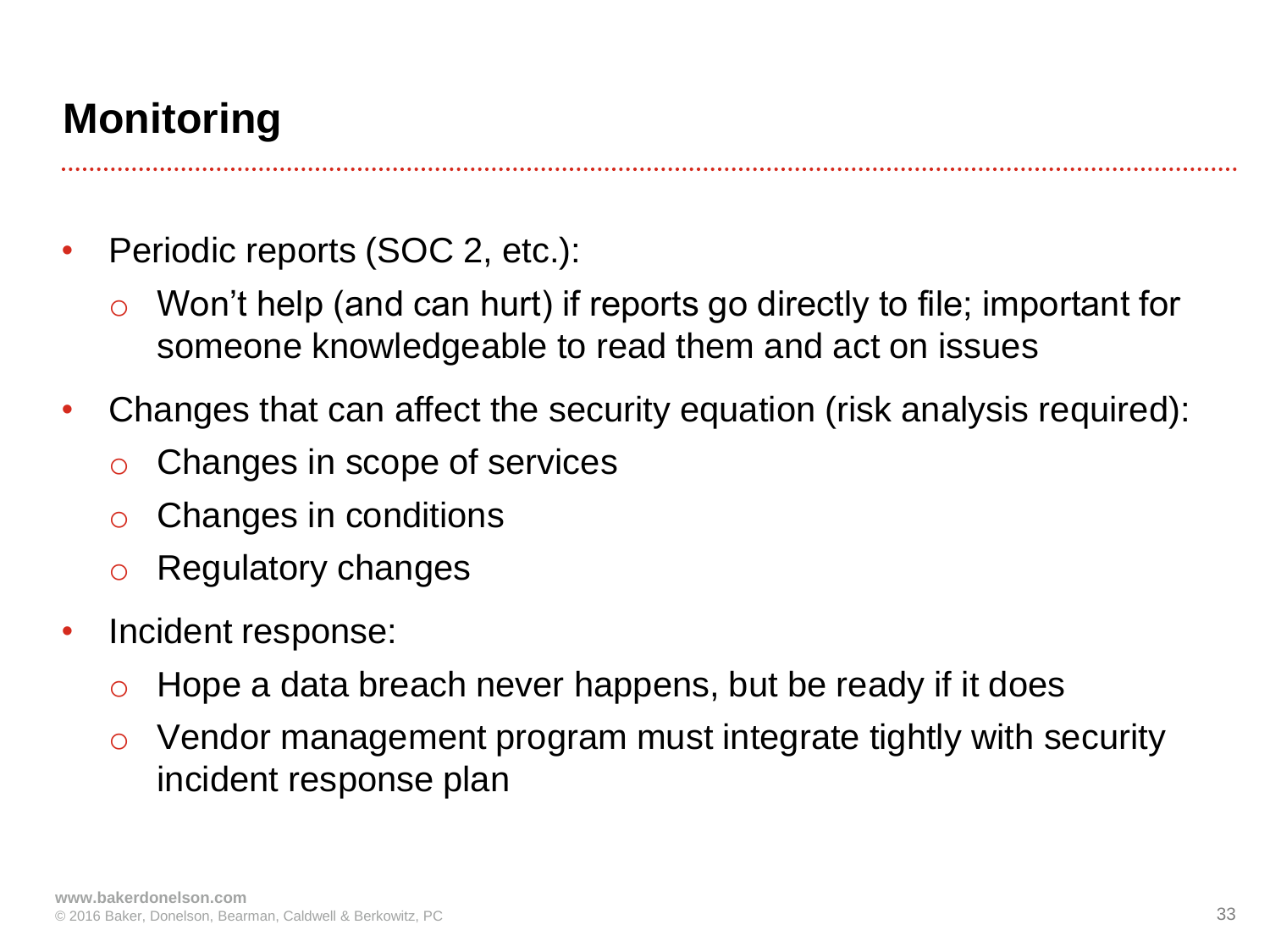#### **Post-termination**

- Return or destroy:
	- o Most overlooked aspect of vendor management
	- $\circ$  Huge risk in legacy data laying around all over the place
	- $\circ$  Always get certification from vendor that info was destroyed in a secure manner
- Institutionalize lessons learned
	- o About the vendor
	- o About the process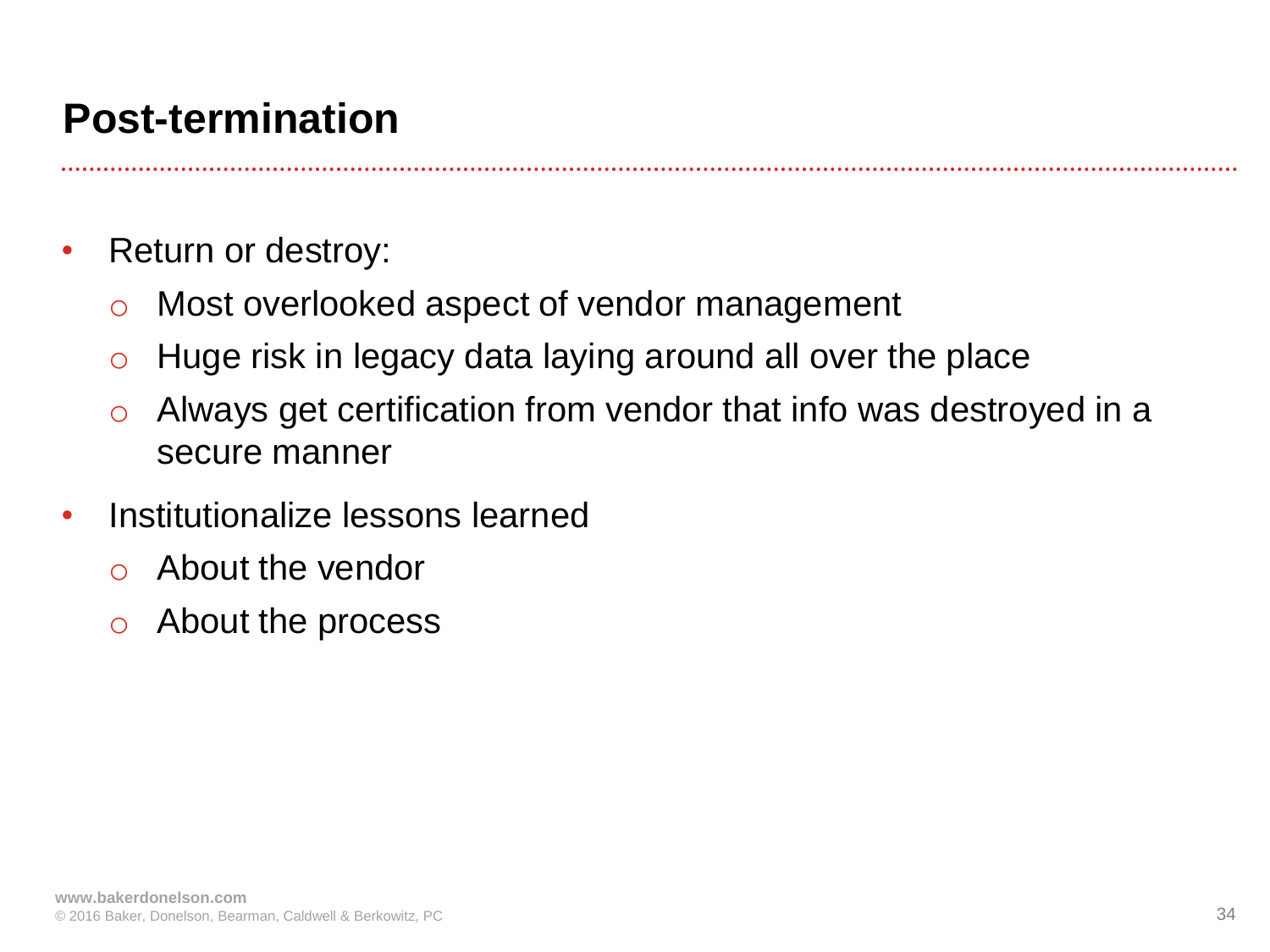#### **Other Takeaways**

- Context matters (i.e., conduct a realistic risk analysis):
	- Possession of data or persistent access vs. occasional access
	- $\circ$  Degree of sensitivity data classification is key
	- $\circ$  Amount impact of data breach is proportional to number of records
- Preach minimum necessary:
	- o Does the vendor *really* need all the info?
	- o For how long does the vendor *really* need it?
- Beware when requiring disclosure of vendor's security info:
	- o Controversial topic, but security policies *really* should not leave the building, as they can create a roadmap for bad guys
	- $\circ$  Consider on-site inspection of security protocols rather than having vendor send copies for review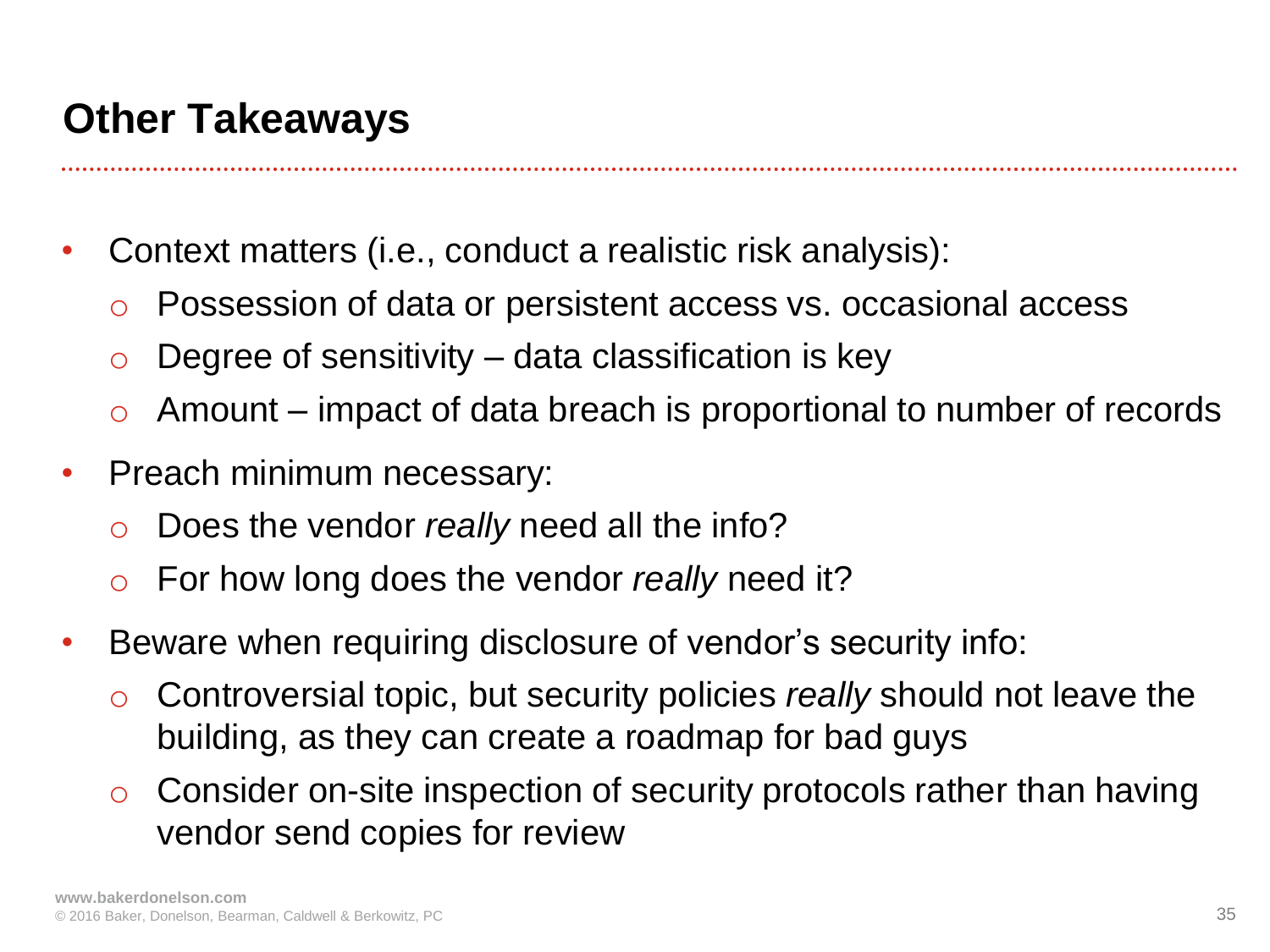# QUESTIONS OR COMMENTS?